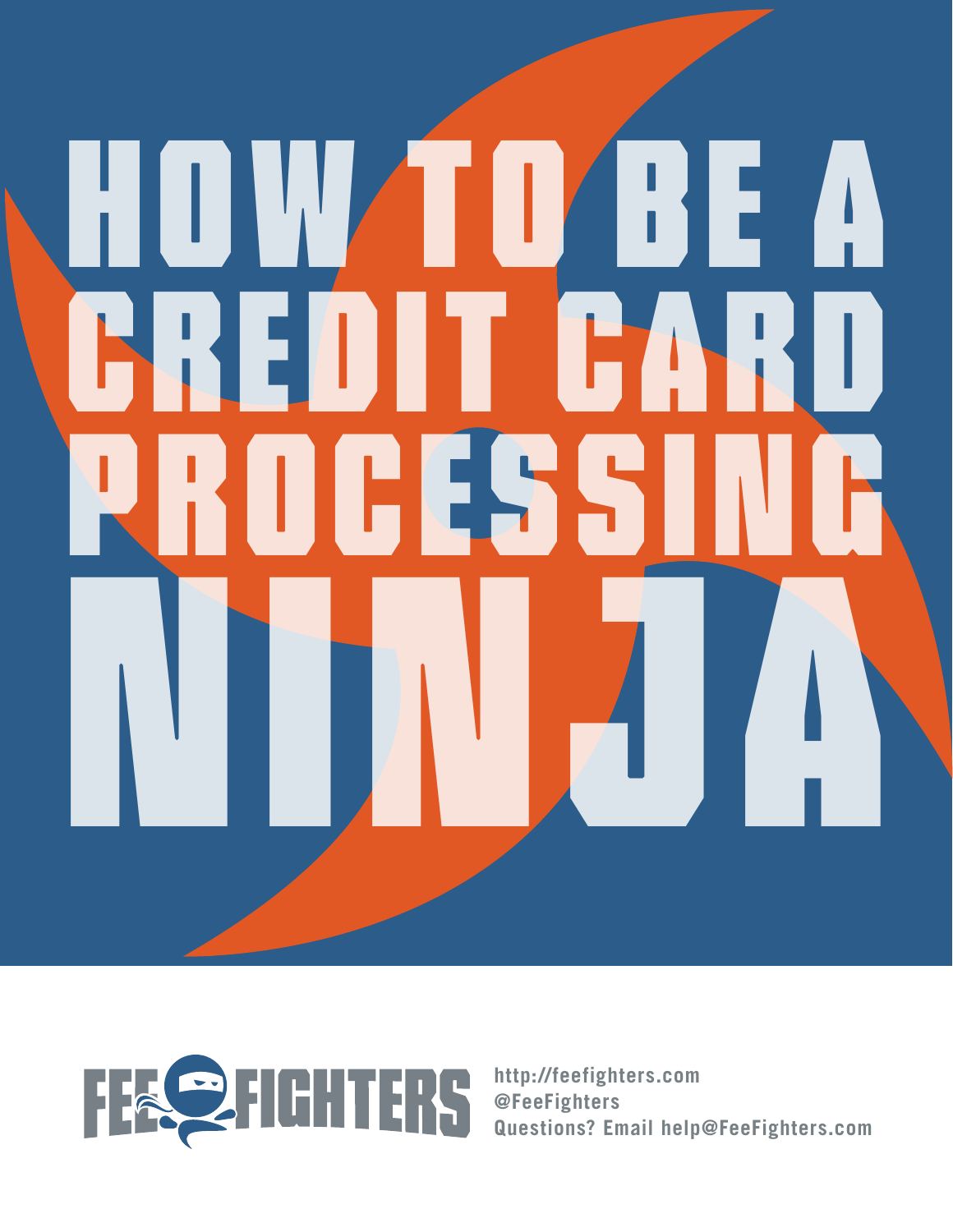## **SOLINTRO TO CREDIT CARD PROCESSING**

- 1 What is credit card processing and what is a credit card processor?
- 5 Processing fees demystified
- 9 Where to find a credit card processor

## **EXAMPLE STRUCTURES**

- 10 Interchange plus
- 11 Tiered pricing
- 12 Enhanced reduced recovery
- 13 Fixed pricing
- 14 Interchange vs. tiered

## **EXAMPLE 26 HOW TO CHOOSE A CREDIT CARD** PROCESSOR

## **28 GATEWAY, TERMINAL, POS** 18 What is a terminal? 19 What is a gateway?

20 What is a PoS?



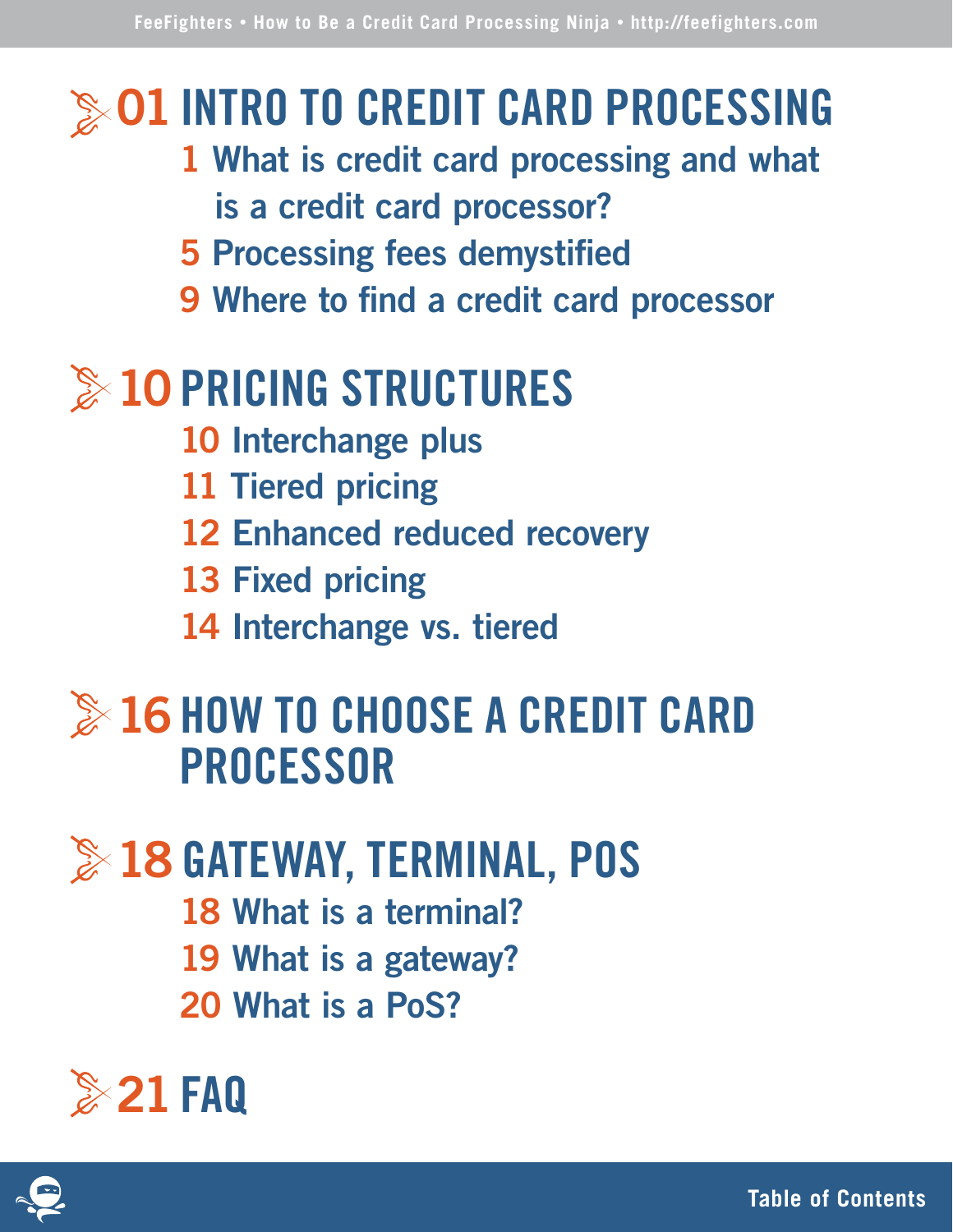## WHAT THE HECK IS CREDIT CARD PROCESSING?



Y ou've built your website, or opened your shop and are now ready to accept payments. What next? Now comes the seemingly daunting task of choosing a credit card processor (also called a merchant account provider). Don't worry though, FeeFighters has you covered.

With this ebook as your weapon, you will have all the knowledge needed to get a great deal on credit card processing for your business. Read on to become a true credit card processing ninja.

When you sign up with a credit card processor, they open a merchant account for your business. A merchant account is a passthrough account, so you will not actually maintain deposits with the credit card processor. The money from each transaction is transferred from the customers' account to your merchant account at the end of the day and deposited in your regular bank account either today or the following day (chart on page 3).

## WHAT DOES A CREDIT CARD PROCESSOR ACTUALLY DO?

T here are more than 800 processors registered with Visa and Mastercard. Yikes! What do these guys actually do? For the most part, processors are responsible for collecting the customers' money and passing it along to you, the business owner. Since the actual flow of money is highly automated, however, the majority of their work comes from finding, signing up, underwriting and providing customer service to new businesses like yours.

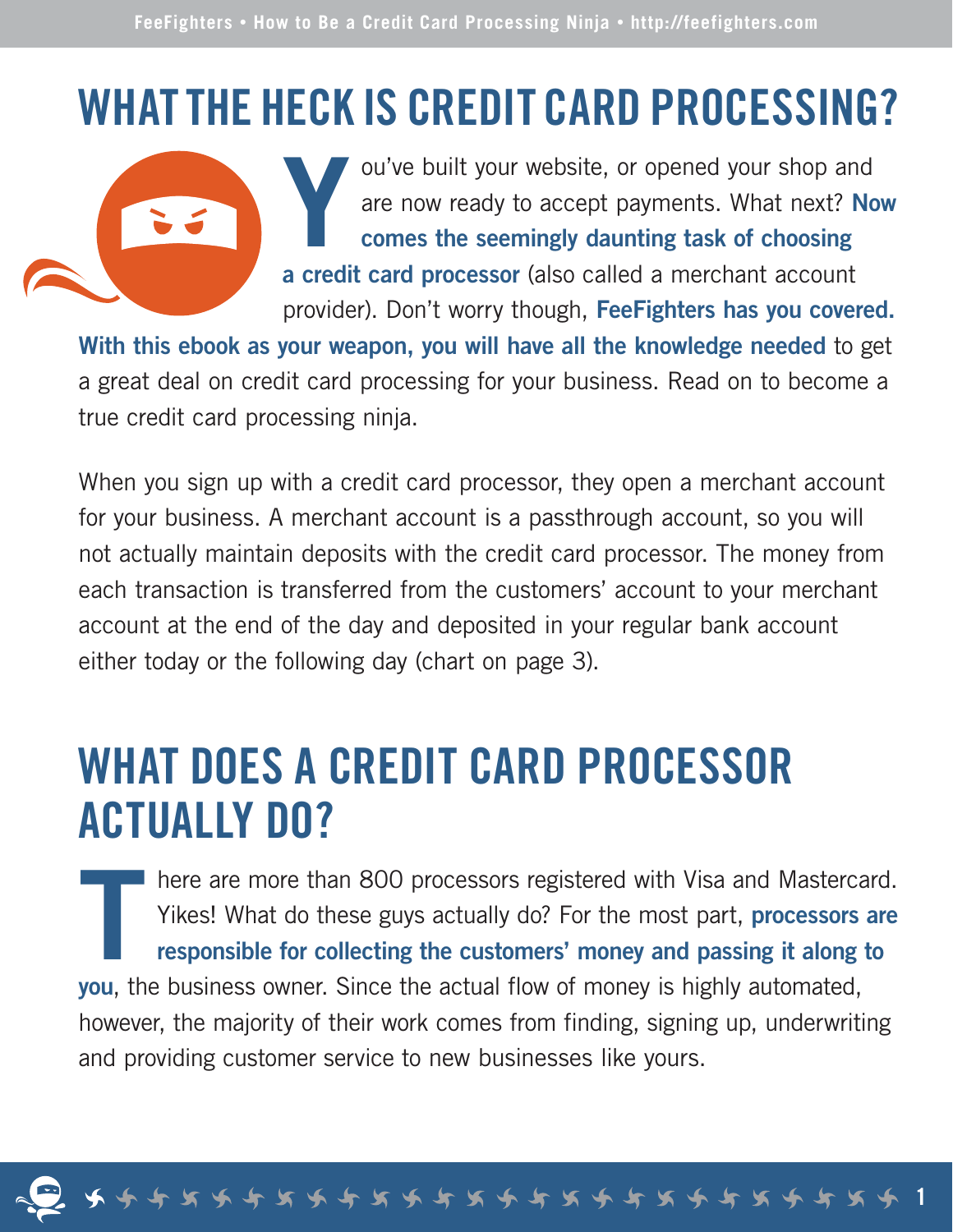Here comes the complicated part: the actual processing of the transactions is most efficient when done at very large scale, so over time the processing networks have been consolidated into just a few networks. Some examples of credit card processing networks are First Data North, First Data Nashville, First Data Omaha (all owned by First Data), Vital / Visanet (owned by TSYS), Paymentech and Global Payments.

The companies that own the processing networks sell access to them on a wholesale basis to other companies who then resell it under their own brand. Those companies are responsible for the sales, marketing, customer service and underwriting. Some of these companies, called Merchant Acquirers, are very large, like Wells Fargo Bank (which outsources the actual processing to First Data) but there are also many smaller ones.



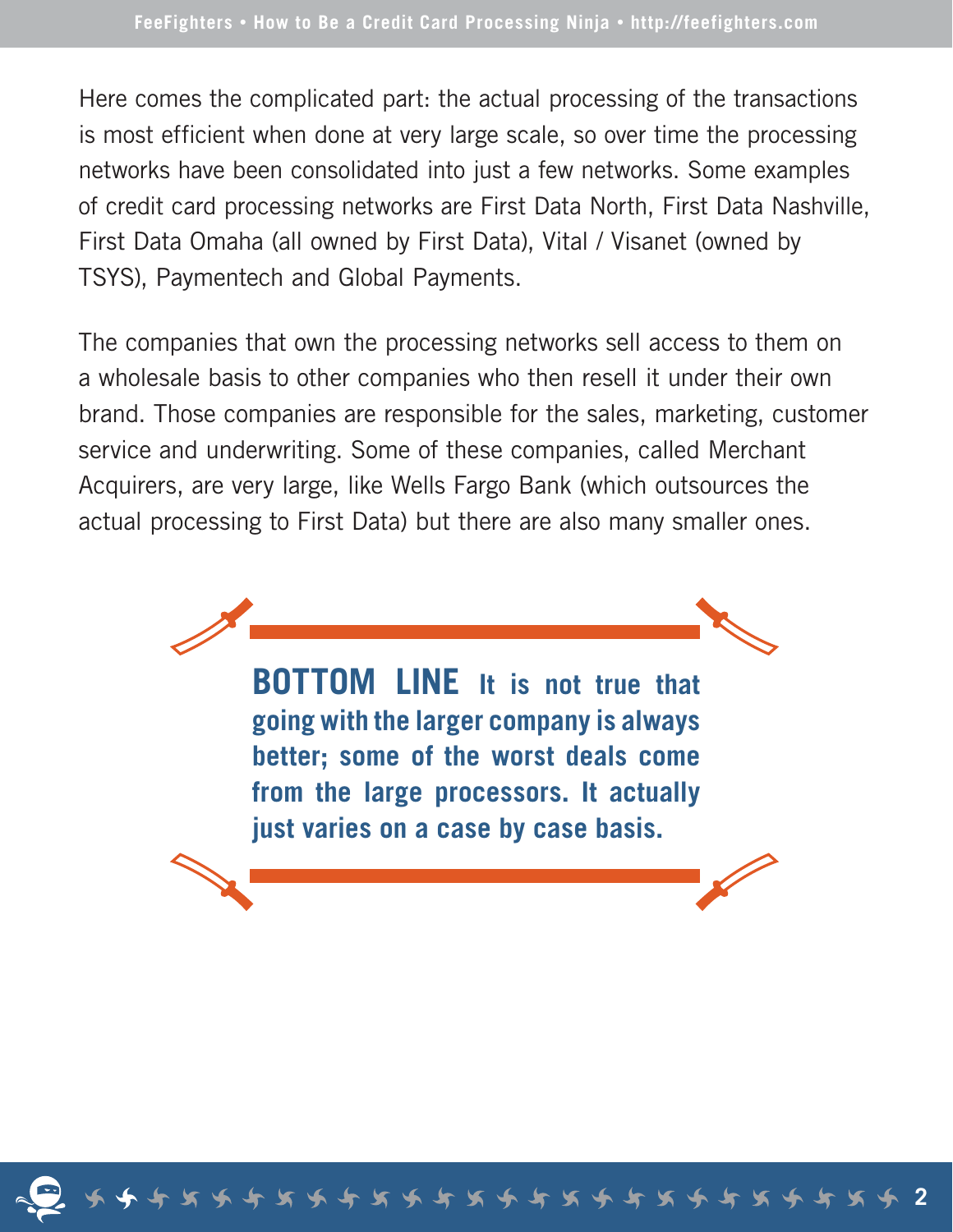## FLOW OF DATA **Authorization**



**3**

**\***If the transaction does not happen online, data will flow from the merchant's terminal straight to the processing network.

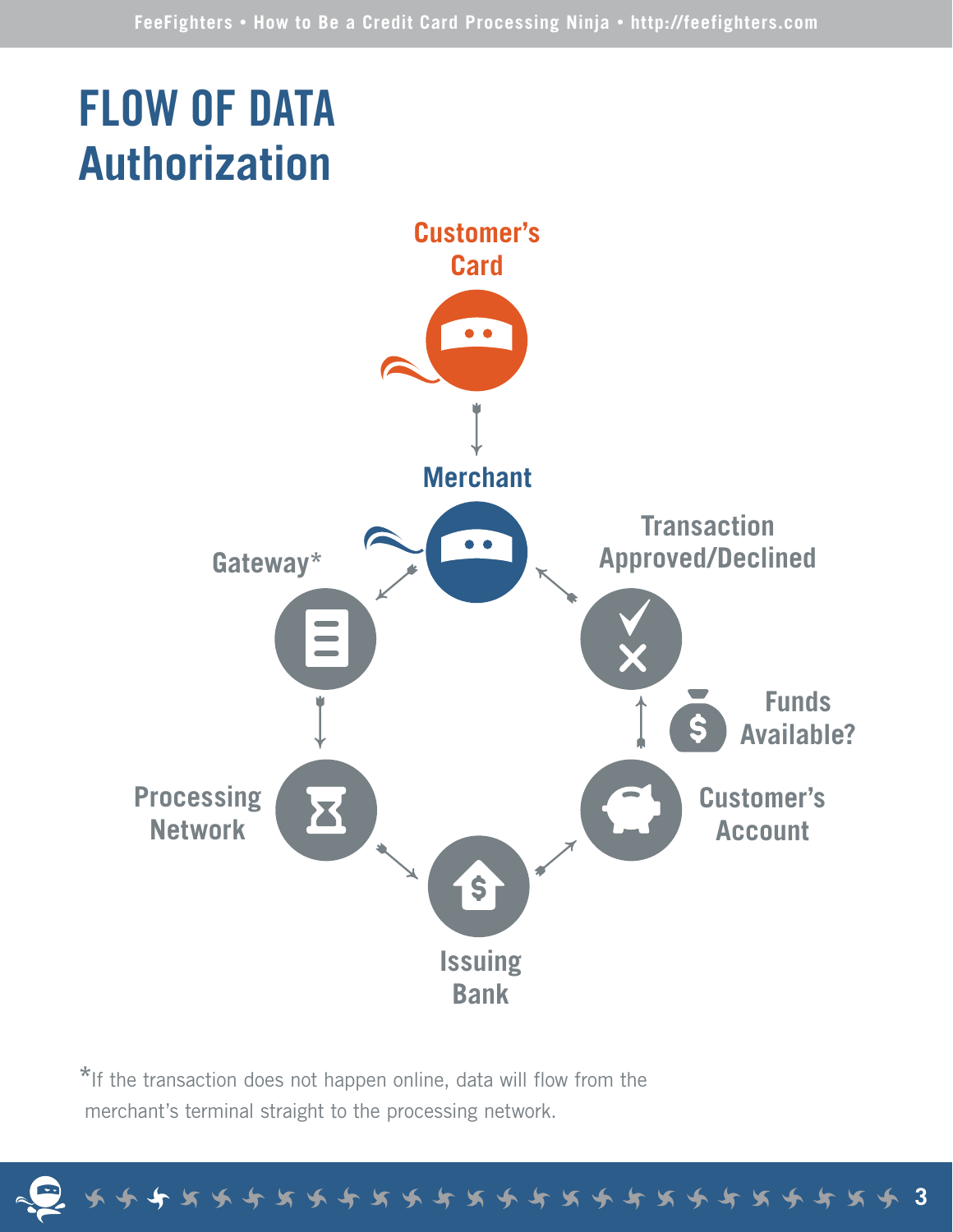

**\***The processor's markup varies depending on the pricing of your merchant account. To be sure that you are getting a good deal, get competing bids from FeeFighters.com.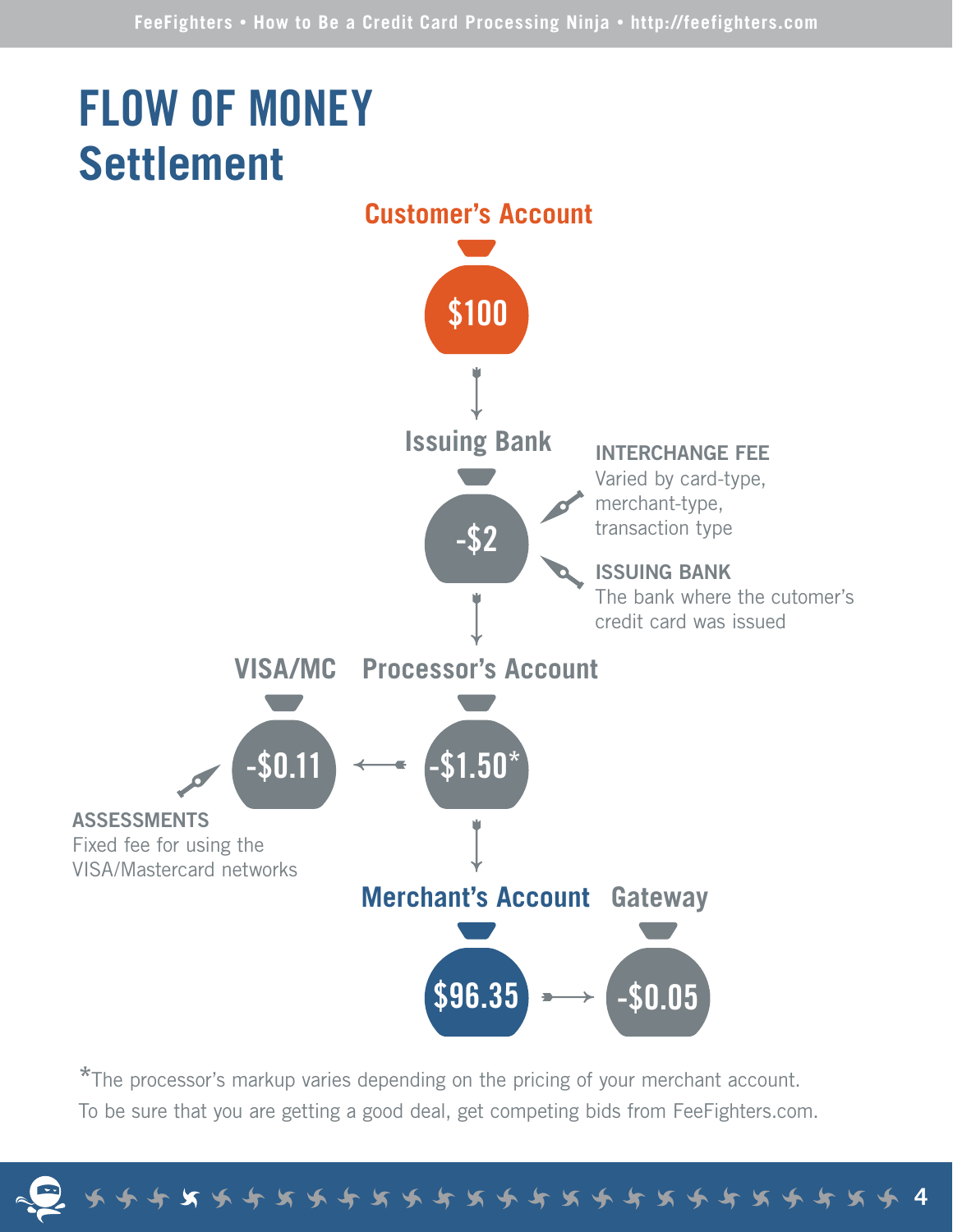## PROCESSING FEES DEMYSTIFIED

ho gets the money you pay when a credit card transaction occurs?

W Visa and MasterCard—these fees are called assessments

The bank that issued the credit card being used (for example, Chase or Capital One)—these fees are called interchange

The credit card processor / merchant account provider the processor markup

Usually the merchant account provider will not explicitly tell you how much money is going to each party (see Pricing Structures section on P. 10). It is important for you to know where your money is going and what parts are negotiable, since it will help you negotiate effectively.

## **Interchange**

Set of fees, established by Visa & MasterCard, that is passed on to the banks that issue the credit cards to your customers.

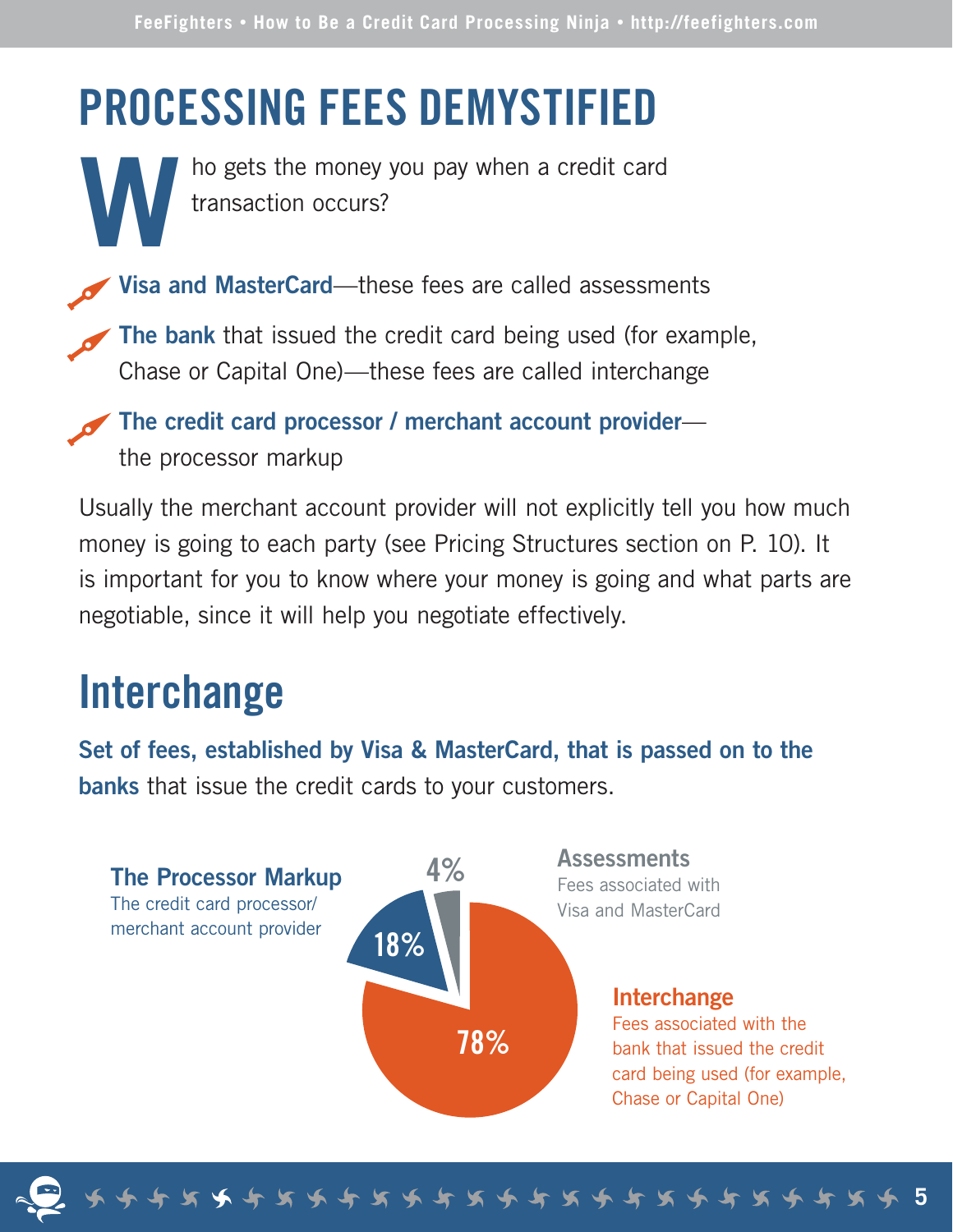## Important facts about Interchange



Composed of a flat rate for each transaction plus a percentage of the transaction amount example: \$0.10/per transaction +1.75% of transaction volume

Interchange is the largest chunk of processing costs at an average of 1.77% (higher for ecommerce)

The pricing rules for Interchange are very complex. There is a  $200+$ page book published by Visa & MasterCard with all of the pricing rules! For example:



Each type of card (rewards, business, debit, etc) gets a different rate

Many different types of businesses get special rates (gas stations, convenience stores, taxi cabs, movie theaters, etc)



Different size businesses can get different rates (Companies like Wal-Mart get special rates because of their size)



How the transaction is processed can determine the rate (if the card was swiped vs. keyed-in, or if it was charged via an online gateway)

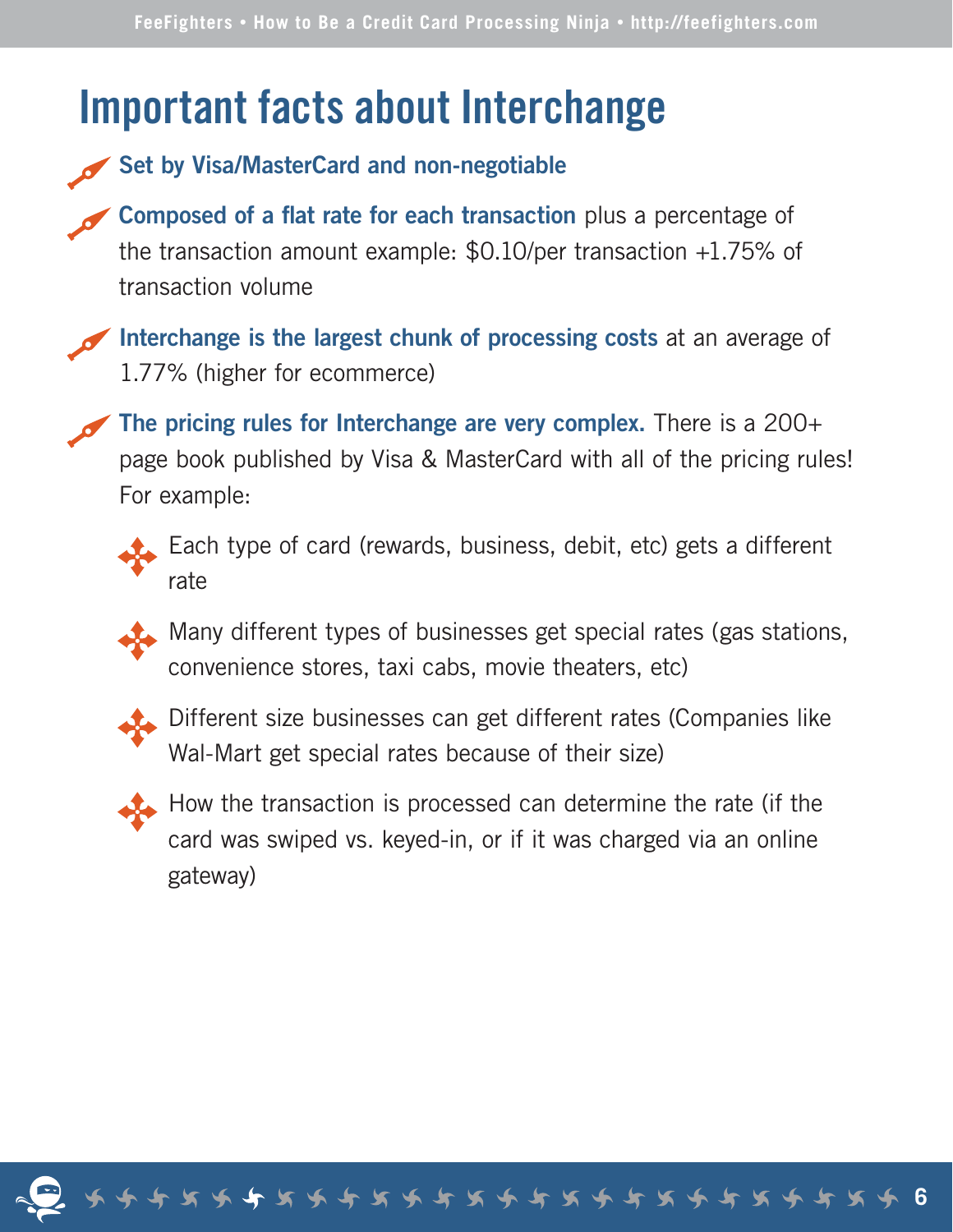## **Assessments**

The fees that Visa & MasterCard charge for using their networks.



**7**

## Important Facts about Assessments

A tiny portion of the cost—almost 20 times less than Interchange (Visa & Mastercard: 0.11%).

Mastercard has an additional assessment called Network and Brand Usage Fee (NABU) which is 0.0185% per transaction.

Visa has an additional assessment fee which is called Acquirer Processing Fee (APF) which is 0.0195% per transaction.

Set by Visa/MasterCard and non-negotiable.

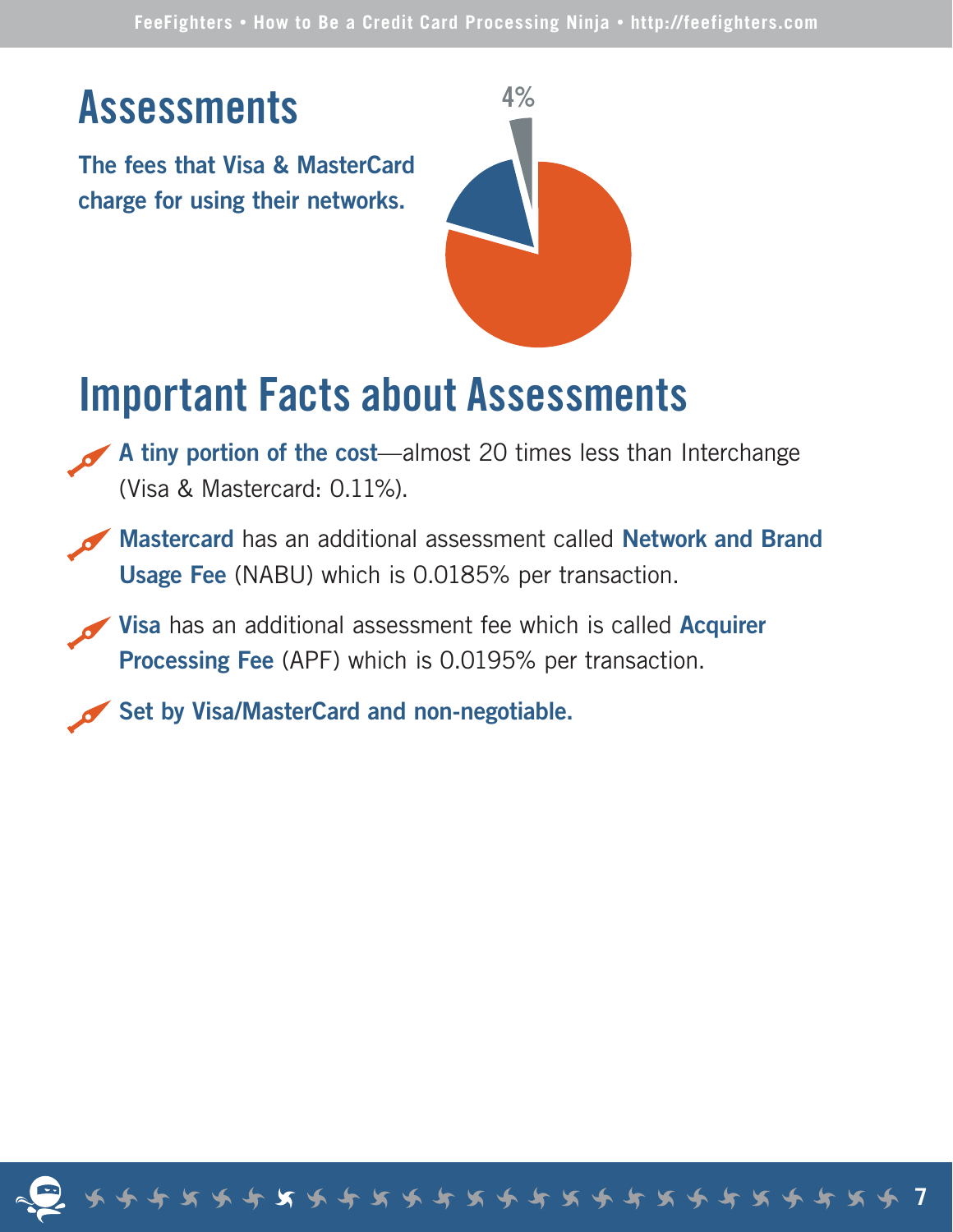## Processor Markup

The fee that credit card processors charge for their services.



## Important Facts about Processor Markup

- It is based on a number of factors, including your business' assessed risk, size, and negotiating power.
- It is the only negotiable portion of your credit card processing fees.
- Comprised of different fees depending on the processor:
- 

Base fees: Processors offer different types of pricing contracts, each with different rules for charging the merchant. These fees almost always involve a per-transaction & volume-based fee.



AVS fee (address verification): Per-transaction fees charged for performing address-verification checks.



Monthly fee / Statement fee: A flat monthly fee for maintaining the processing account.



Cancellation Fees: You may be surprised to find a cancellation fee in your contract. Getting rid of this fee should not be a problem: most salespeople have the authority to waive it. Talk to the salesperson and make sure the fee is waived.



And more... ?! Many processors try to sneak in extra fees (and give them creative & complex-sounding names). The above list are the only typical fees you should agree to in a processing contract.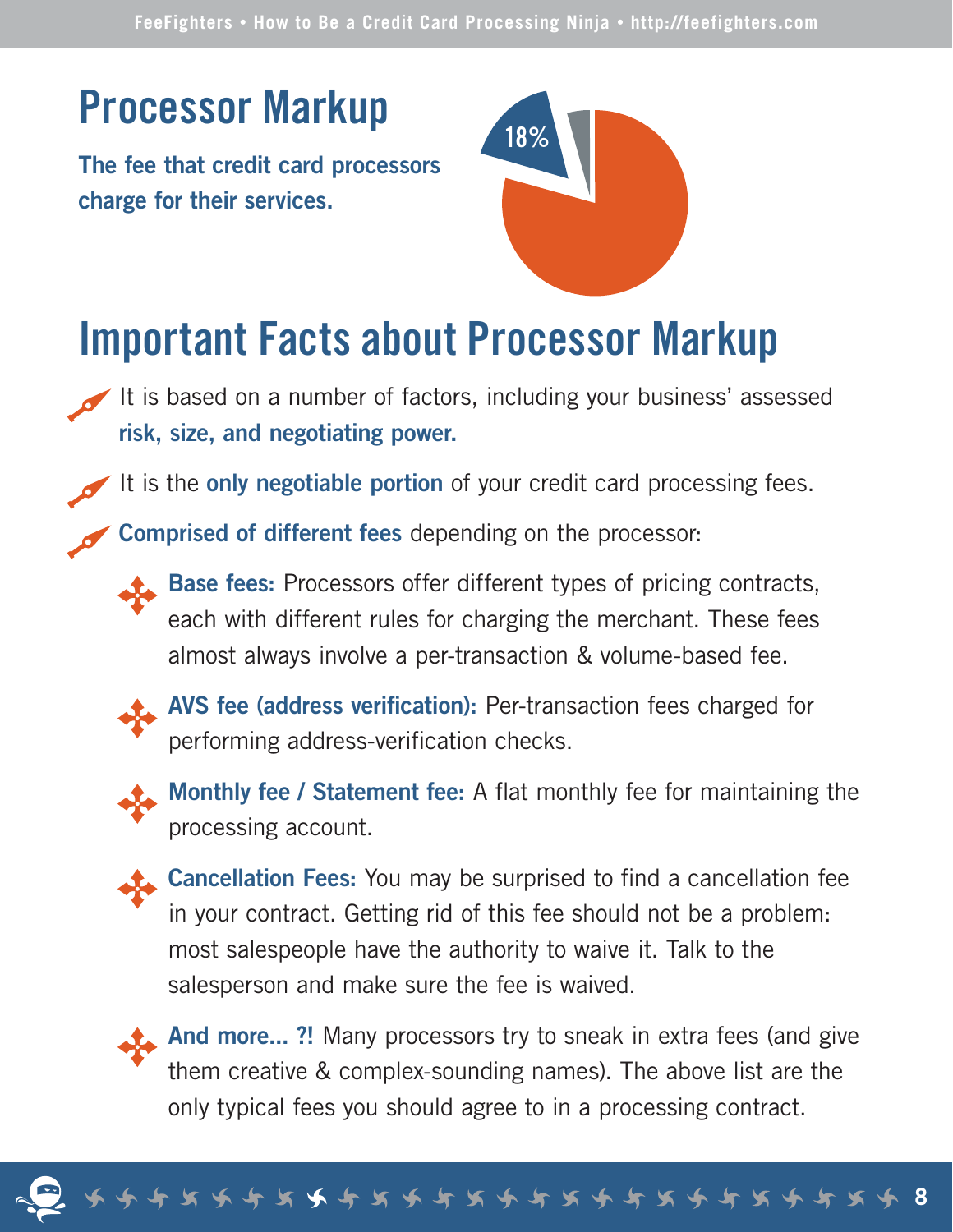## WHERE TO FIND A CREDIT CARD PROCESSOR

C redit card processors can be found in many places, and often how you find them will influence the prices they quote.

## Common places to search for a processor



Your bank probably has an arrangement with a processor, or may act as a processor themselves if they are big enough (Chase or Bank of America).

Local processors can be found in a phone book, Yelp or in the Credit Card Processor Directory.

Ask a friend who also owns a business and is happy with their provider.



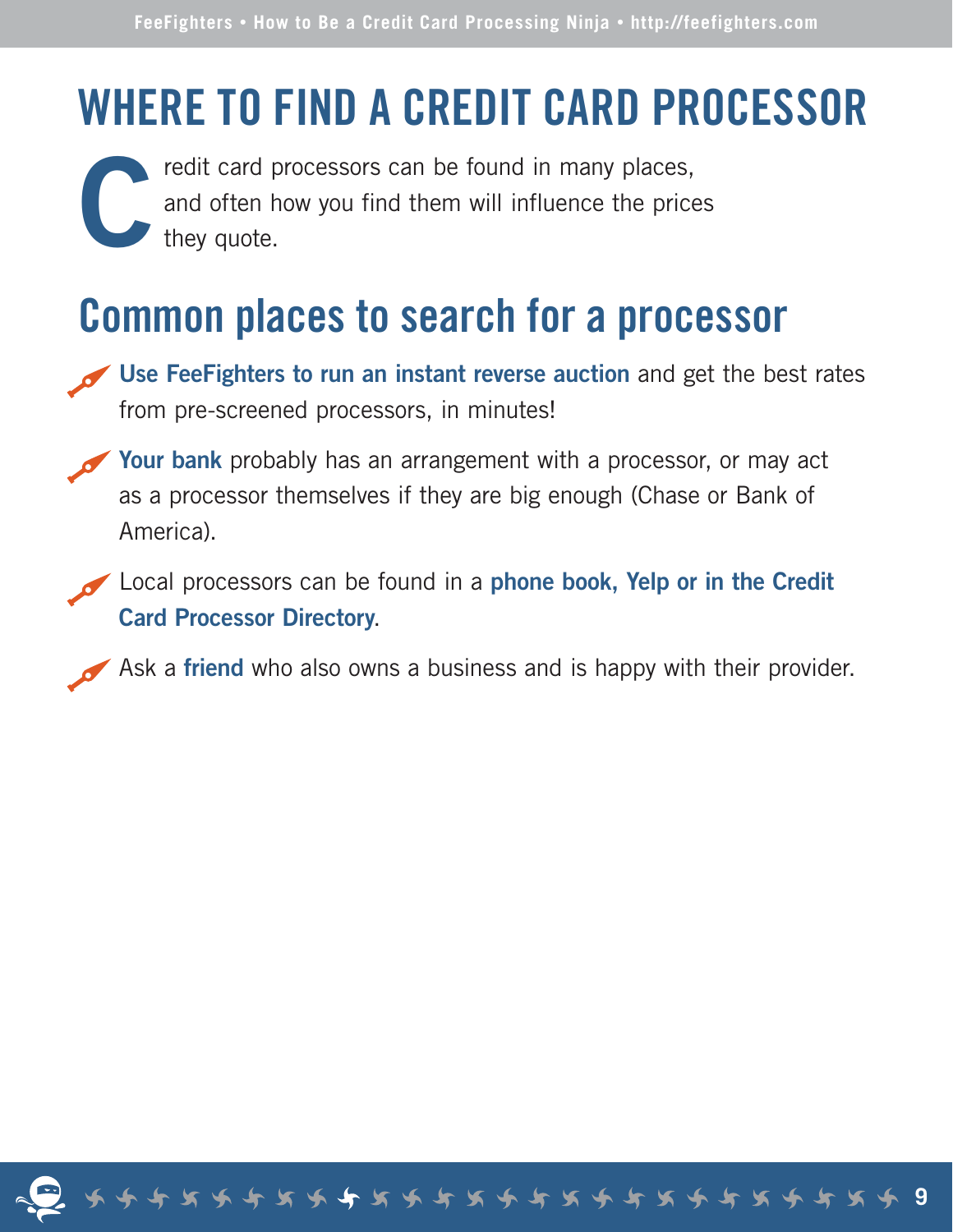## PRICING STRUCTURES

I<br>I<br>I t is important to recognize the different pricing structures that processors use in order to be able to compare different quotes on an apples-to-apples basis, and not get ripped off. Often, quotes are confusing and can have many hidden fees. These are three most common ways that rates are quoted:

Interchange Plus, Tiered Pricing Billback / Enhanced Billback / Enhanced Reduced Recover (ERR), Fixed Rate

## Interchange Plus

Interchange plus is the most transparent form of pricing because it's clear how much of your total fees were due to interchange, assessments and processor markup. This is preferable because you can easily keep an eye on the processor to make sure they aren't ripping you off.

Every large business insists upon interchange plus, because they know it is the best, most transparent option. Until recently, small business were largely not offered interchange plus pricing, but due to the highly competitive marketplace now, savvy business owners should not only want it, but demand it.



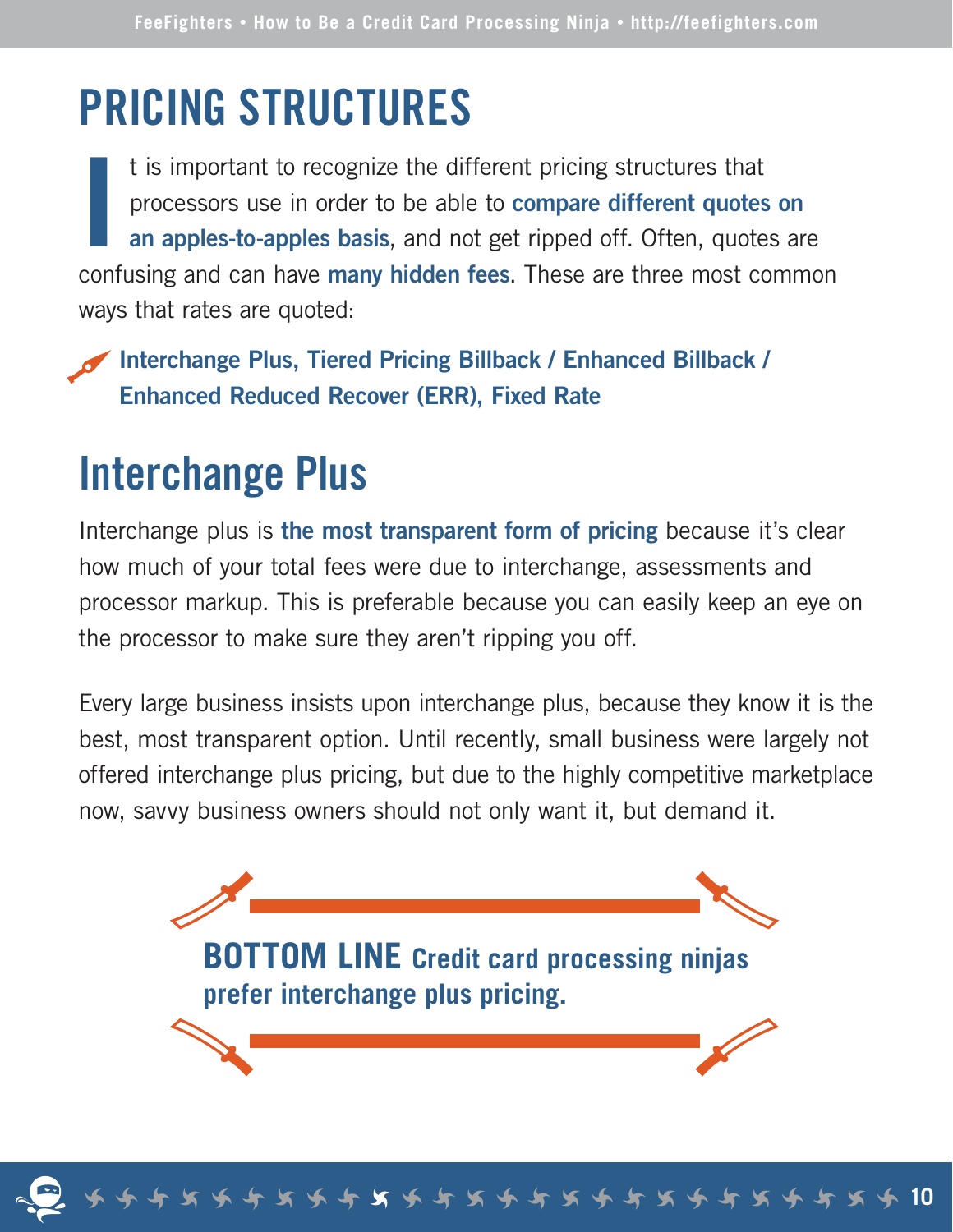## Tiered Pricing

With Tiered Pricing different types of transactions are grouped together into arbitrary "tiers," and a different rate is determined for each tier. When you receive a quote for tiered pricing, processors will often quote the price from the lowest tier (typically in-person debit cards transactions), which usually make up a very small portion of processing volume. For example, advertisements for credit card processing will often say "rates as low as 1.03!" without really disclosing how few transactions will really qualify for that rate.

The **downgrade fees are hidden in the fine print** and deemphasized although they often constitute the majority of a merchant's transactions. In their purest form, downgrading transactions makes sense. If the interchange rate is higher for a transaction, it is fair for the processor to recoup the higher cost from the merchant. However, processors almost always recoup more than the additional cost. This is called "marking up the downgrades" and can ending up costing business owners 2-3 times more in processing fees, often without their knowledge.

There is no way to figure out exactly how much the processor is making off of you because the actual interchange categories for your transactions are being hidden within the tiers. One trick often played by processors is to progressively reclassify interchange categories into less favorable tiers. Tiered pricing also makes it more difficult to address the root cause of your downgrades.

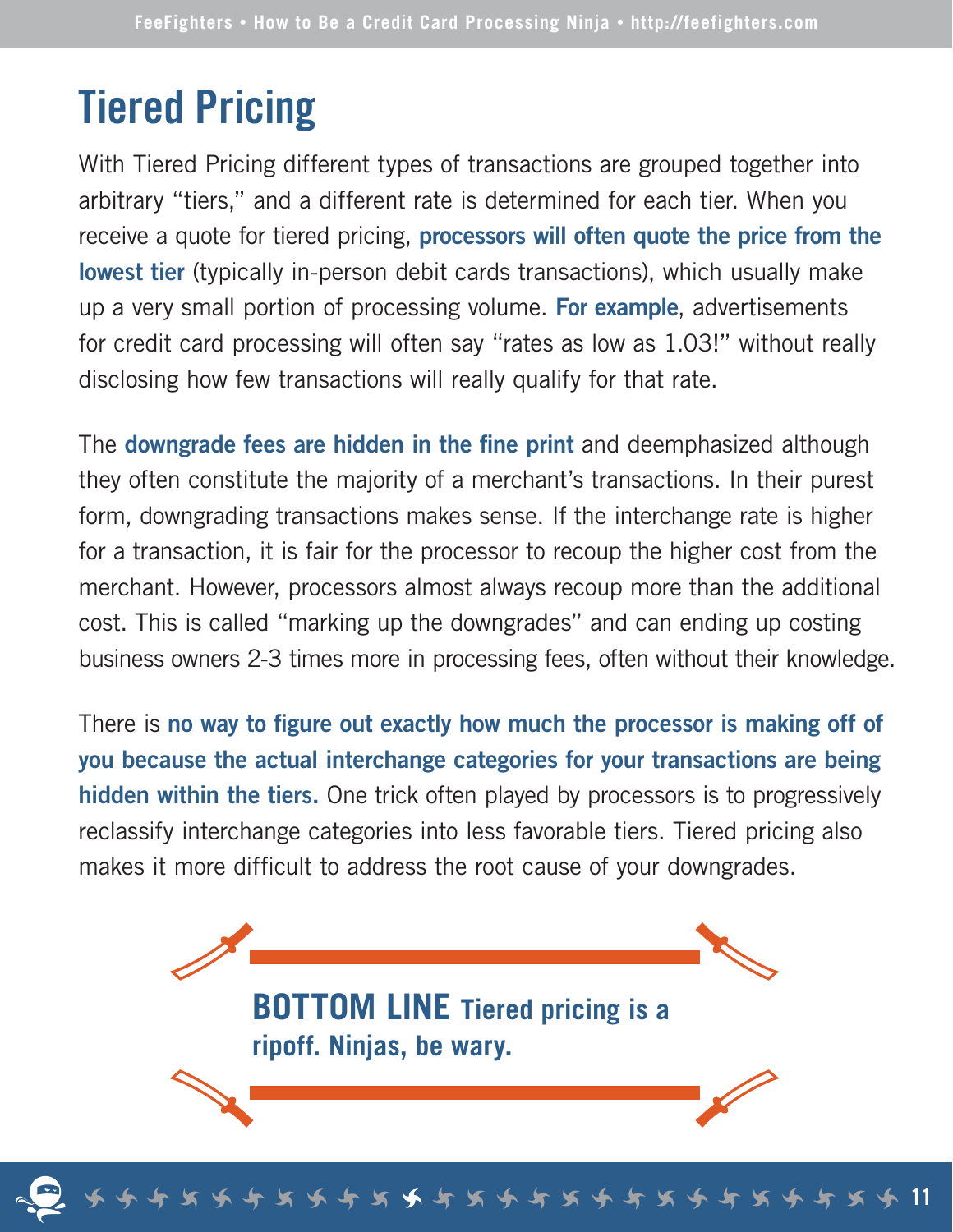## Enhanced Reduced Recovery (ERR) / Enhanced Billback

With this form of pricing the processor quotes a rate, for example 2.00% + 0.20 / transaction and charges you that rate for every transaction. What often is not disclosed, however, is that for any transaction that falls into a higher interchange category, for example business and rewards cards, the processor will charge an additional fee. In the best case scenario, the processor only passes on the incremental interchange cost. That rarely happens, however, since processors use that opportunity to charge you extra (the Enhanced actually denotes the enhanced margins the processor earns by utilizing that method).

The worst thing about this pricing scheme is that the **downgrades are** charged a month later than the original transaction occurred, which makes it more difficult to determine the overall cost of your processing.



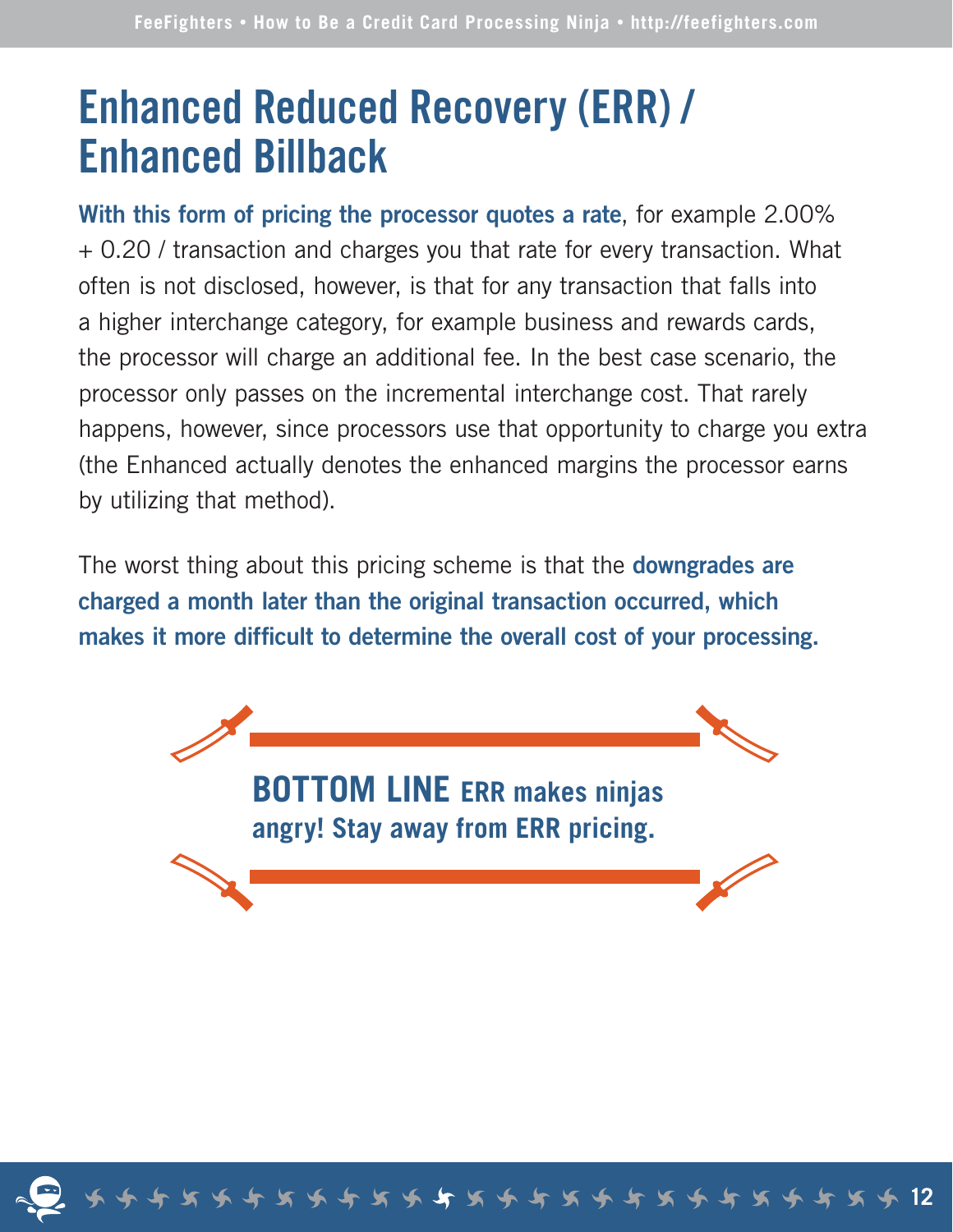## Fixed Rate Pricing

The simplest type of merchant account contract, fixed pricing is structured with a single percentage-based and per-item for all transactions. Some of the alternative payment methods, such as Google Checkout and Paypal, have fixed rate pricing. Fixed rate pricing can be fair, if you can get it at a reasonable rate.



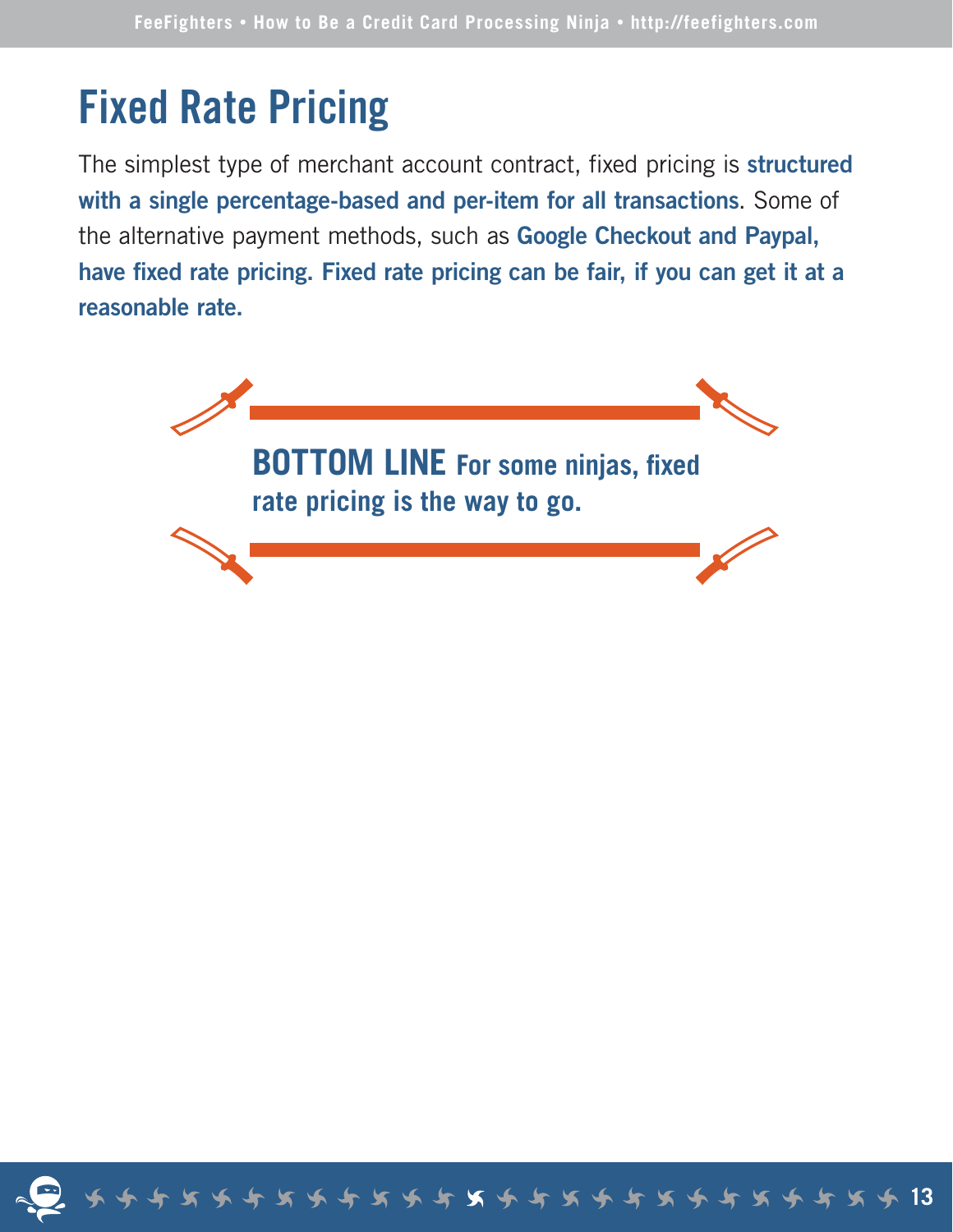## HOW TO TELL THE DIFFERENCE Interchange Plus vs. Tiered Pricing

A s mentioned before, interchange plus pricing is usually the most cost effective option for business owners. With tiered pricing, processors often try to sneak in extra fees or mark up the downgraded transactions exorbitantly in hopes that the business owner will not notice. Even worse, most tiered quotes do not clearly disclose which types of transactions will fall into each tier... and some processors even add clauses into the contracts that allow them to change the structure of the tiers over time without informing the merchant!

#### Always ask specifically for an interchange plus quote. Here are some ways to tell the difference: (for more info click here)

An interchange plus quote will look like this: "Interchange PLUS 0.10% PLUS \$0.08—that's why its called Interchange Plus. The PLUS part is the markup that the processor is making on top of interchange. It will always be less than 0.50% of your volume and less than \$0.30 per transaction, anything more than that is way too high.

With tiered pricing usually just one price is quoted (called a qualified rate or discount rate). It will always be more than 1%. For example they will quote 1.6% or 2.3%. What they do not tell you is that there are ALWAYS downgraded transactions, and a potentially large portion of your transactions could be classified into the Mid-Qualified or Non-Qualified rate. Often, the salesperson will not tell you about those rates unless specifically asked—they count on making most of their money by marking up those rates very high without you noticing.



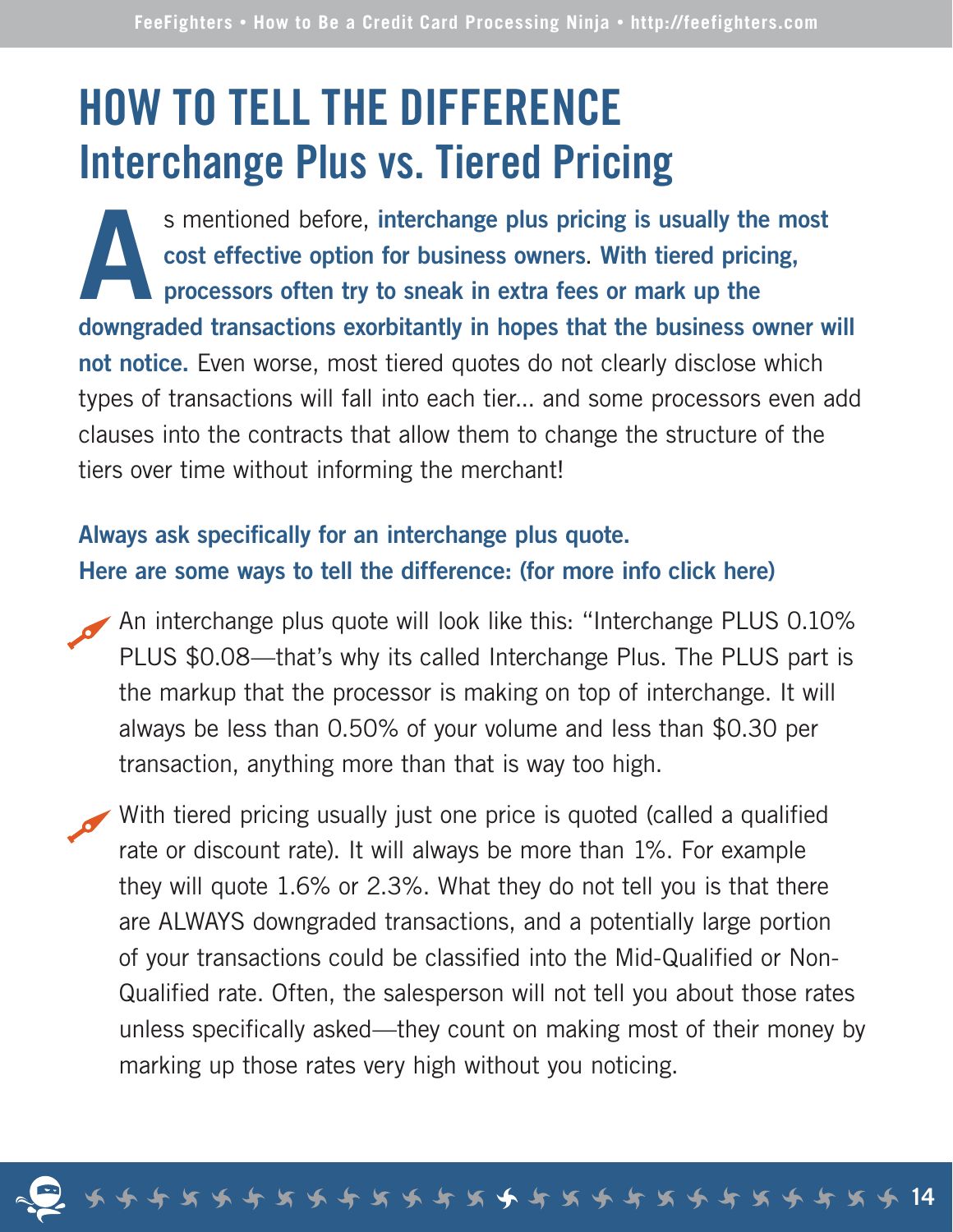#### Let's say you are quoted a rate of 1.6% (tiered). Some good questions to ask are:

- $\gg 1$  1.6%, does that apply to every single transaction?
- $\gg 2$  What about a rewards card? How much is that?
- $\gg$  3 How about a business card? How much is that?
	- What happens if the customer calls in the order and doesn't sign the receipt? How much does that cost?

Asking those questions and being as informed as possible will help you get a fairer deal and be ninja-like, but the only way to be entirely sure you are getting the best deal is to get interchange plus pricing from a reputable processor that is FeeFighters Certified.

**15**

To request a bid, click on FeeFighters.com.

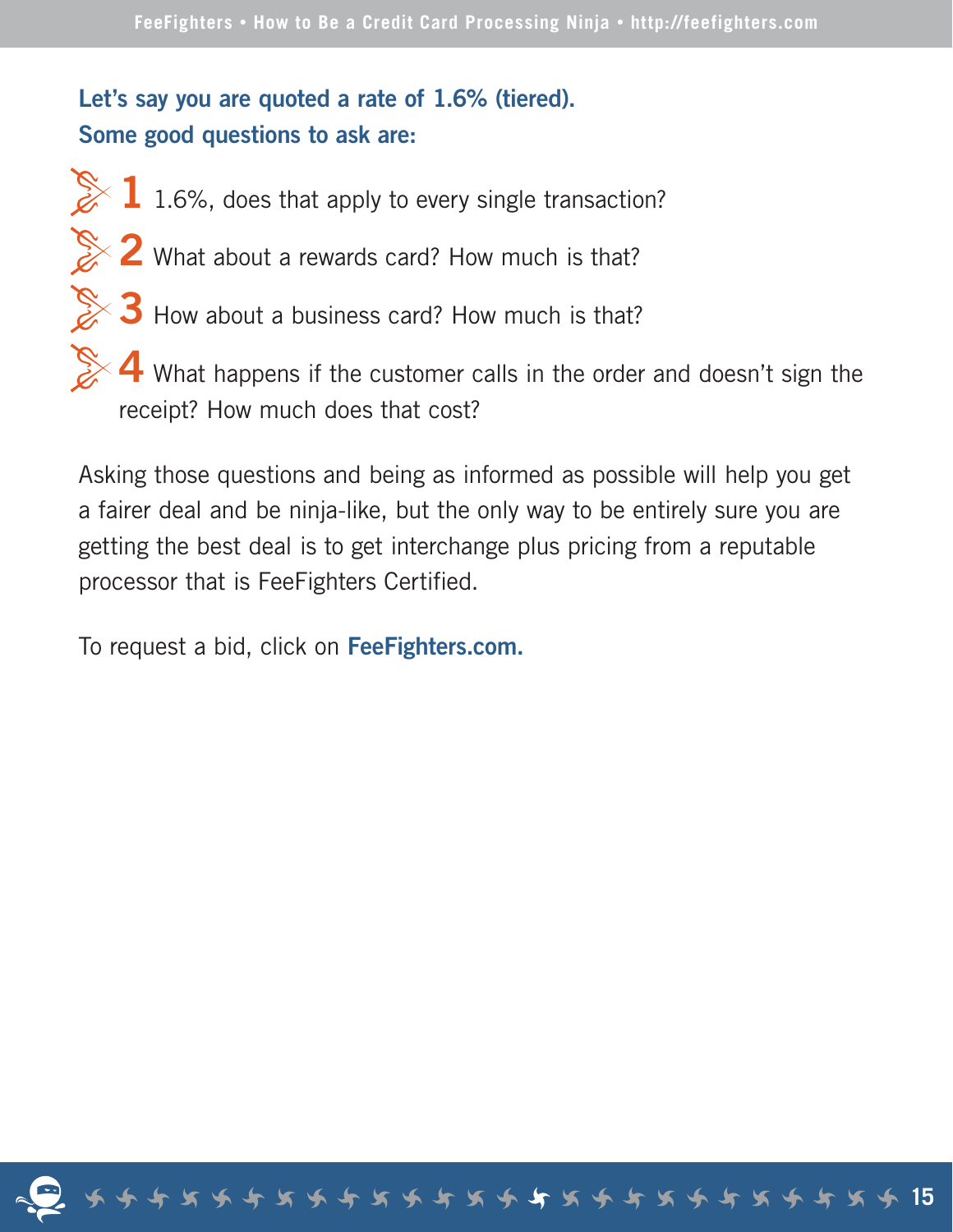## HOW TO CHOOSE A CREDIT CARD PROCESSOR

he choices are endlessly confusing, so here are a few things to keep in mind when choosing a credit card processor:

1 Do The Research The more you know before talking to salespeople, the larger advantage you have in making sure you don't get ripped off. Salespeople are less likely to be sneaky when they deal with informed potential customers.



T

 $\leq$  2 Only Interchange Plus Pricing For the reasons mentioned above, and also to compare bids from different providers on an apples-to-apples basis, opt for interchange plus pricing.

 $\gg$  3 See What Others Say Check out the Credit Card Processor Directory to get reviews on processors from business owners. Also, use the resource to get other info such as BBB ratings.

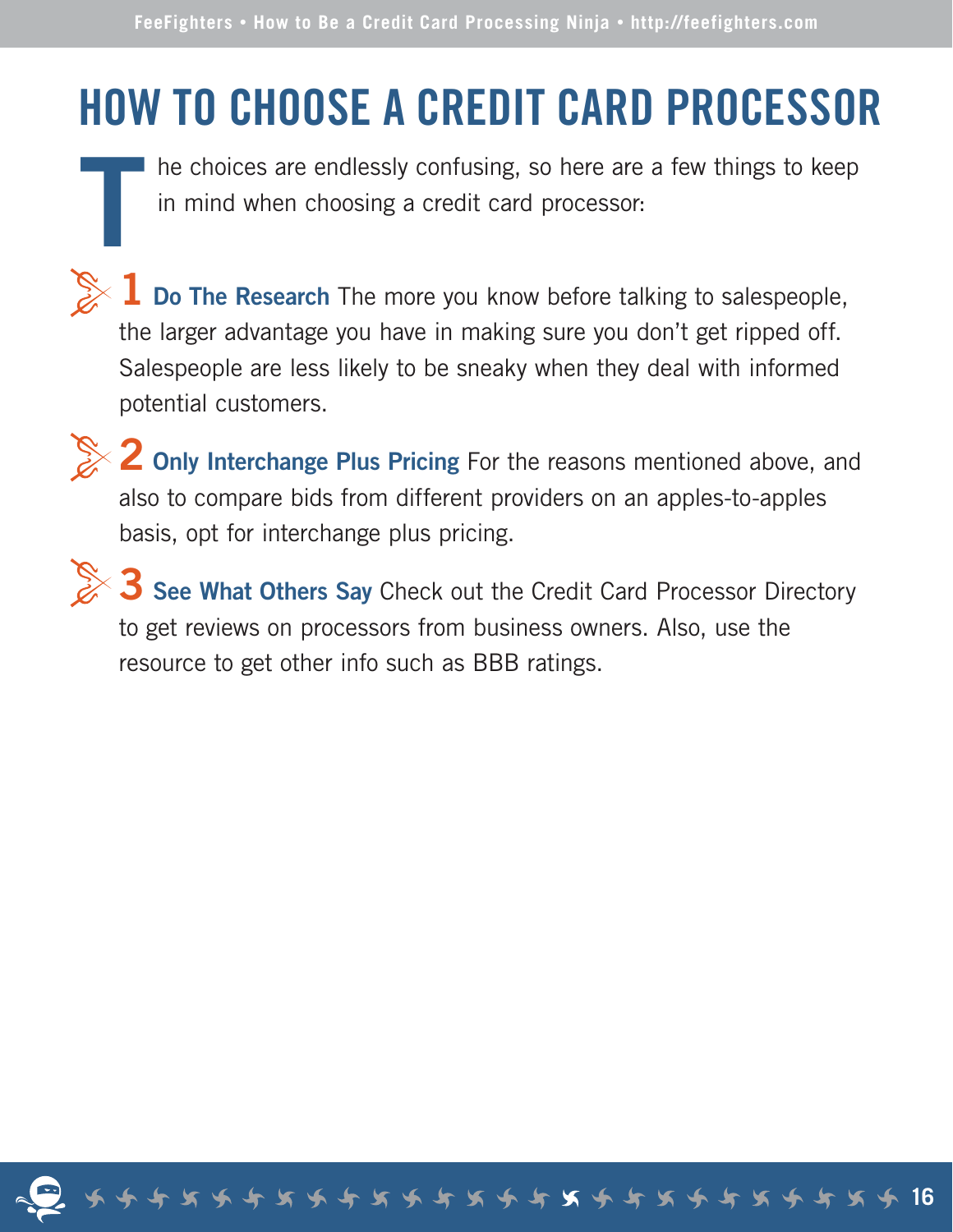4 Comparison Shop The number one way to ensure that you are getting the best deal is to comparison shop. Make sure that bids are on an apples-to-apples format for true comparison. The easiest way to get comparable bids from top tier processors is to use FeeFighters.

5 No Cancellation Fees Allowed You may be surprised to find a cancellation fee in your contract of at least \$250 and as high as several thousand dollars. Getting rid of this fee should not be a problem: most salespeople have the authority to waive it. Talk to the salesperson and make sure the fee is waived in writing either in the contract or as an amendment. For new businesses, making sure to have the no cancellation fee clause is a great hedge in case anything goes wrong.

6 Don't Rent or Lease Equipment Those little black terminals that you see in small retail stores usually cost \$100 – \$300 and a full-fledged POS system is a little more than a desktop computer, less than \$2000. If you own your own equipment there is less chance for processors to sneak in extra profit by padding your lease payments and it also makes it easier to change processors if something goes wrong in the relationship.

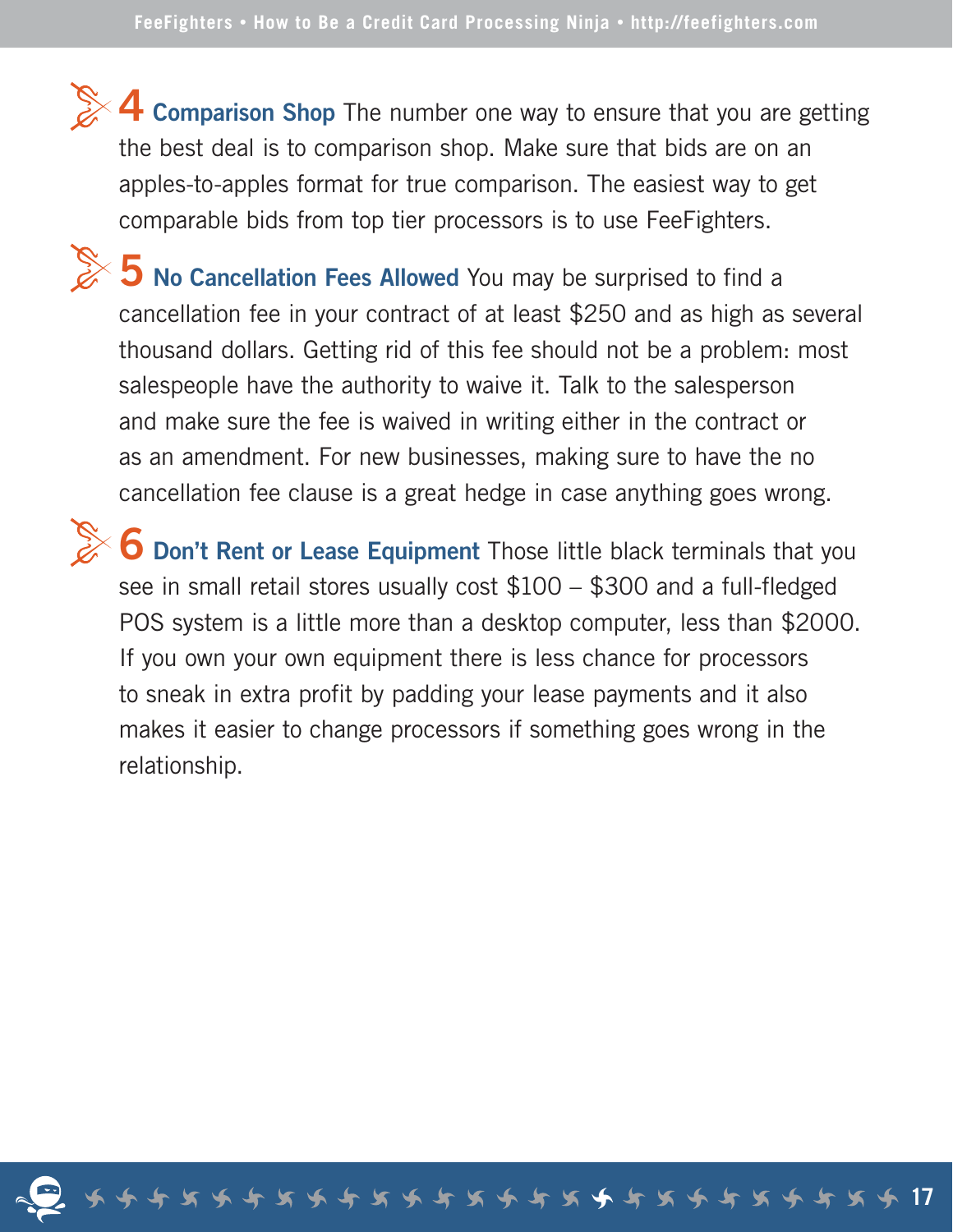## TERMINAL, GATEWAY, OR POS SYSTEM?

I n order to access the payments network, you will need either a terminal or a gateway. Some merchants use a more complex solution called a "Point of Sale" system, which is more like a computer with specialized software that does more than simply charge credit cards. Here is some info on each option, in order for you to make the best choice for your business.

## **Terminals**

A terminal is a small piece of equipment that many retail stores have on their checkout counter to swipe a customer's credit card.

A terminal is used in brick and mortar shops to swipe credit cards.

Information is encoded and passed onto your processor safely and quickly.

NEVER lease credit card terminals. The devices themselves are not that expensive, and often offering to lease equipment is a way for processors to charge you higher rates.

If you'd like to switch processors, you most likely do not need to buy a new terminal. They can be reprogrammed by your new processor by a quick phone call.

> **BOTTOM LINE Terminals are the cheapest and easiest way for brick and mortar shops to process credit cards.**

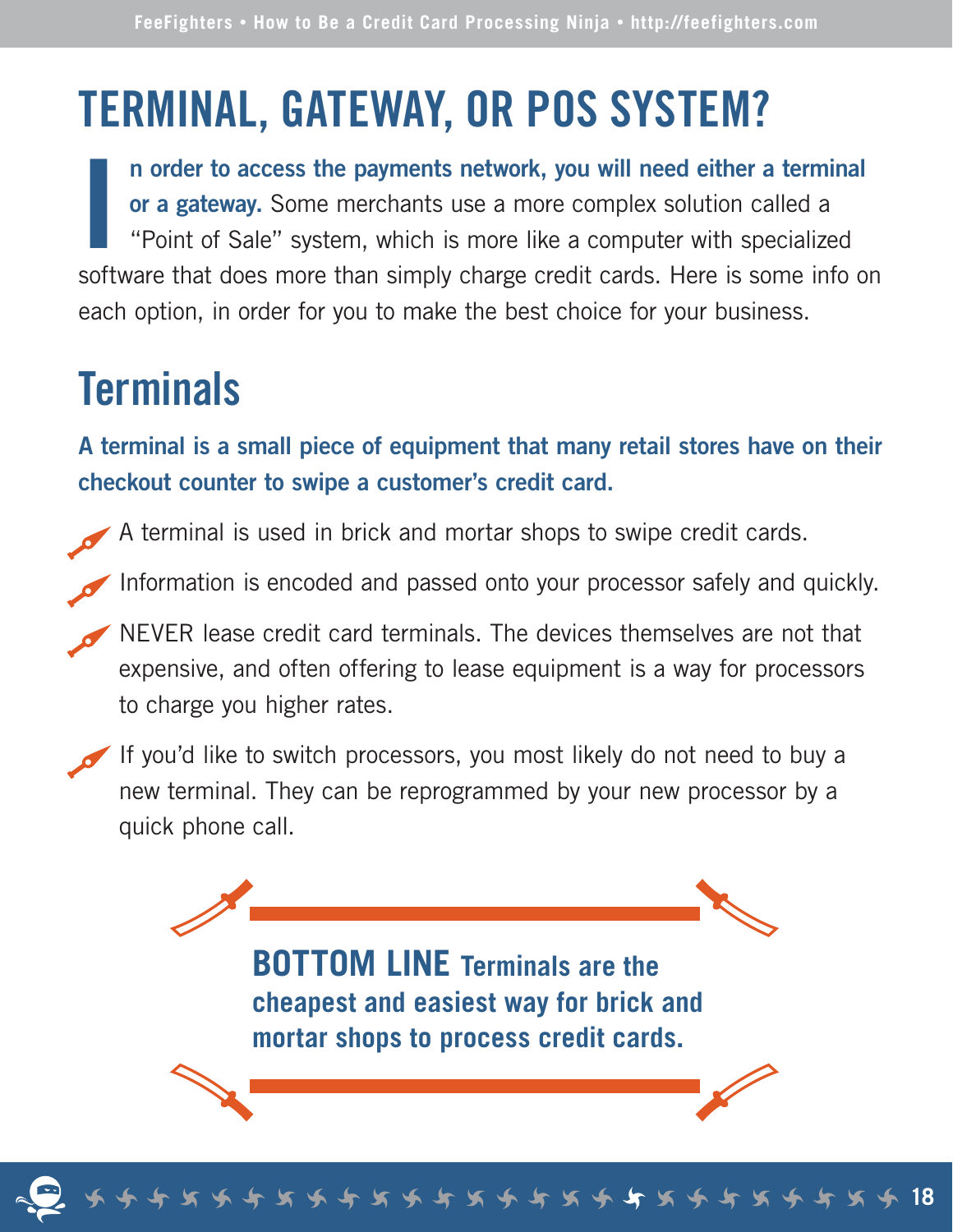## **Gateways**

A gateway is a piece of software running on a server that receives the credit card information from a company's website (or virtual terminal) and passes it securely along to the credit card processor.



The gateway sits between your shopping cart software and your credit card processor.



The most widely used gateway is Authorize.net.

Note that some processors can be both a gateway and processor (PayPal, for example).





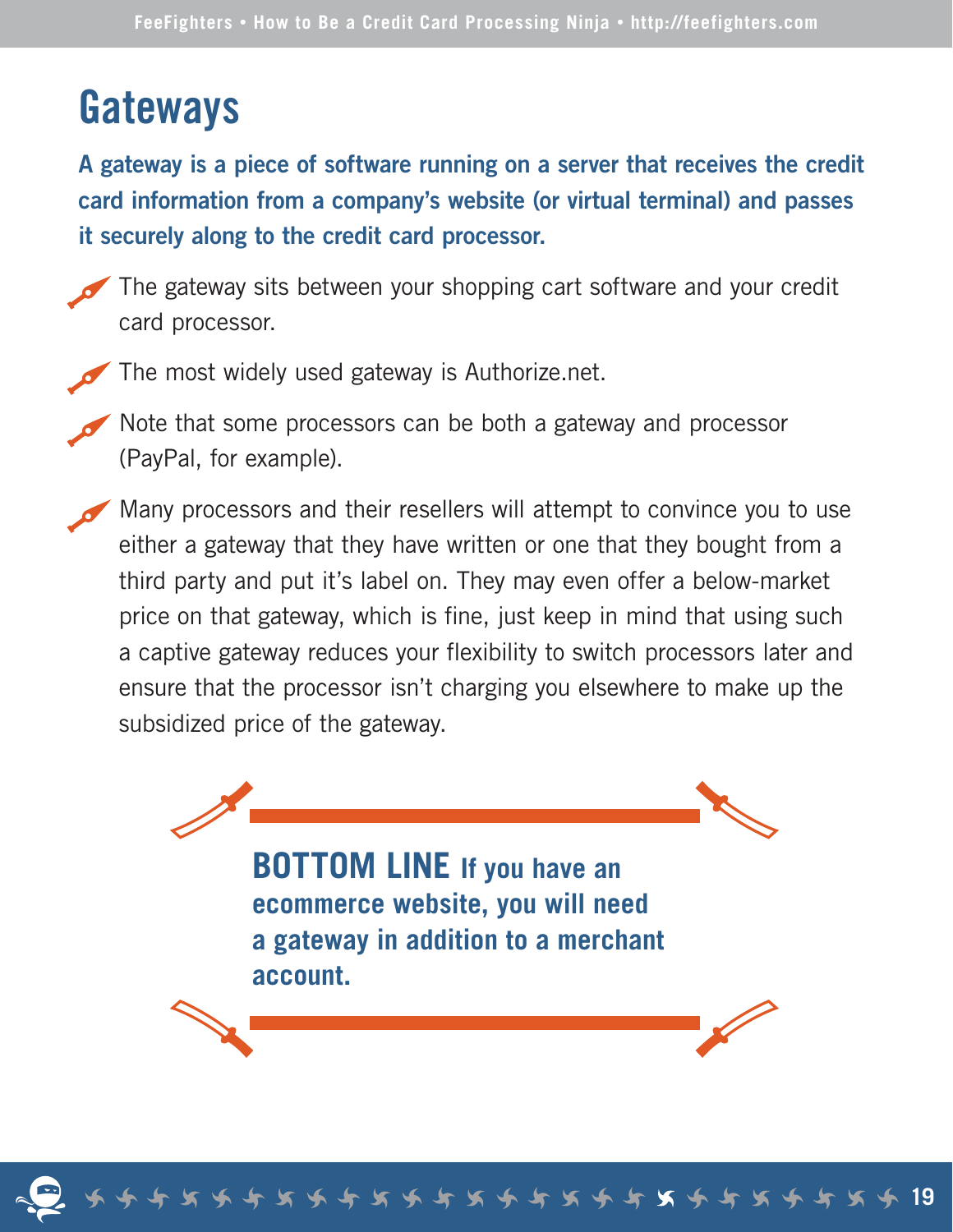## POS Systems

A "Point of Sale" system is a computerized solution with specialized software that typically connects through a gateway. Many PoS Systems have custom functionality that is unique to the type of business (restaurant software, inventory management, etc).

POS systems can integrate into processors in a few ways:



They connect directly to the processor.



They use a piece of software that runs locally like PCCharge or ICVerify to connect to the processor.



They use a gateway to connect to the processor.

These systems often consist of a computer, bar code scanner, a cash drawer, and magnetic swipe reader.

Most POS Systems have software that collects data on purchases, and can generate reports for the business owner.

**BOTTOM LINE POS Systems are fancier terminals with a lot more features.**

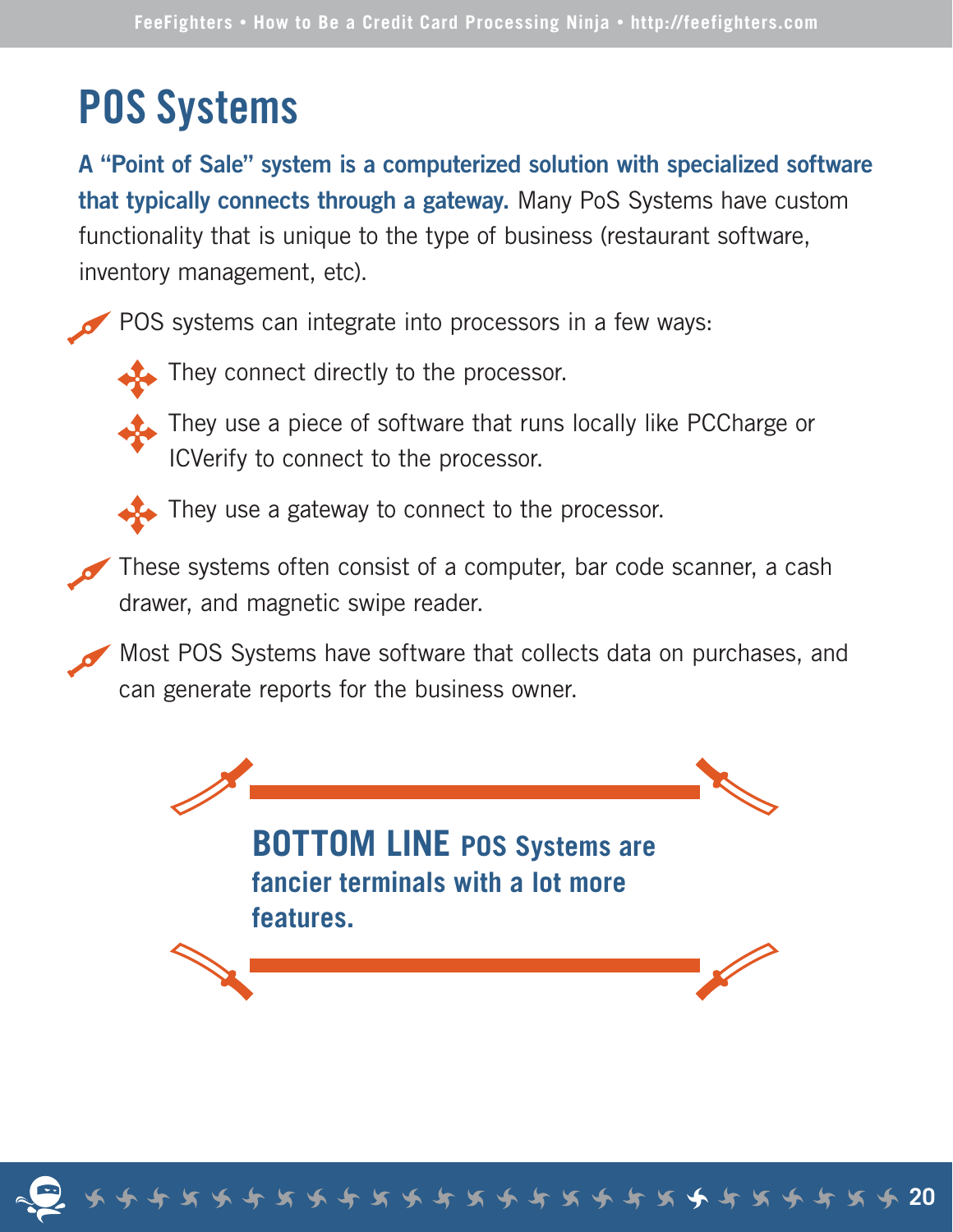## FREQUENTLY ASKED QUESTIONS

## What is a 3rd party processor?

Third party processors act as both gateways and processors for online payments. They include Paypal, Google Checkout, 2CO, CCNow, 2Checkout, etc.

Usually 3rd party processors are cheaper for small businesses with low volume (<\$5,000 revenue/month) because they offer lower setup fees and a fixed pricing model. But, they also charge a higher discount rate (as much as 5.5%).

Merchant account providers have more monthly and up-front costs but charge a lower discount and per transaction rate.

## Why the price difference?

- $\gg 1$  3rd party processors have automated systems which allow them to add new low-volume merchants to their systems in a cost-efficient manner.
- 

 $\gg 2$  3rd party processors work exclusively with online merchants so they are more familiar with ecommerce business models.



 $\gg$  3 The higher price is because 1. there are fewer 3rd party processors, so there is less competition and 2. they are doing extra work on the behalf of the small merchant and need to charge more to cover costs.

+ \* \* \* \* \* \* \* \* \* \*

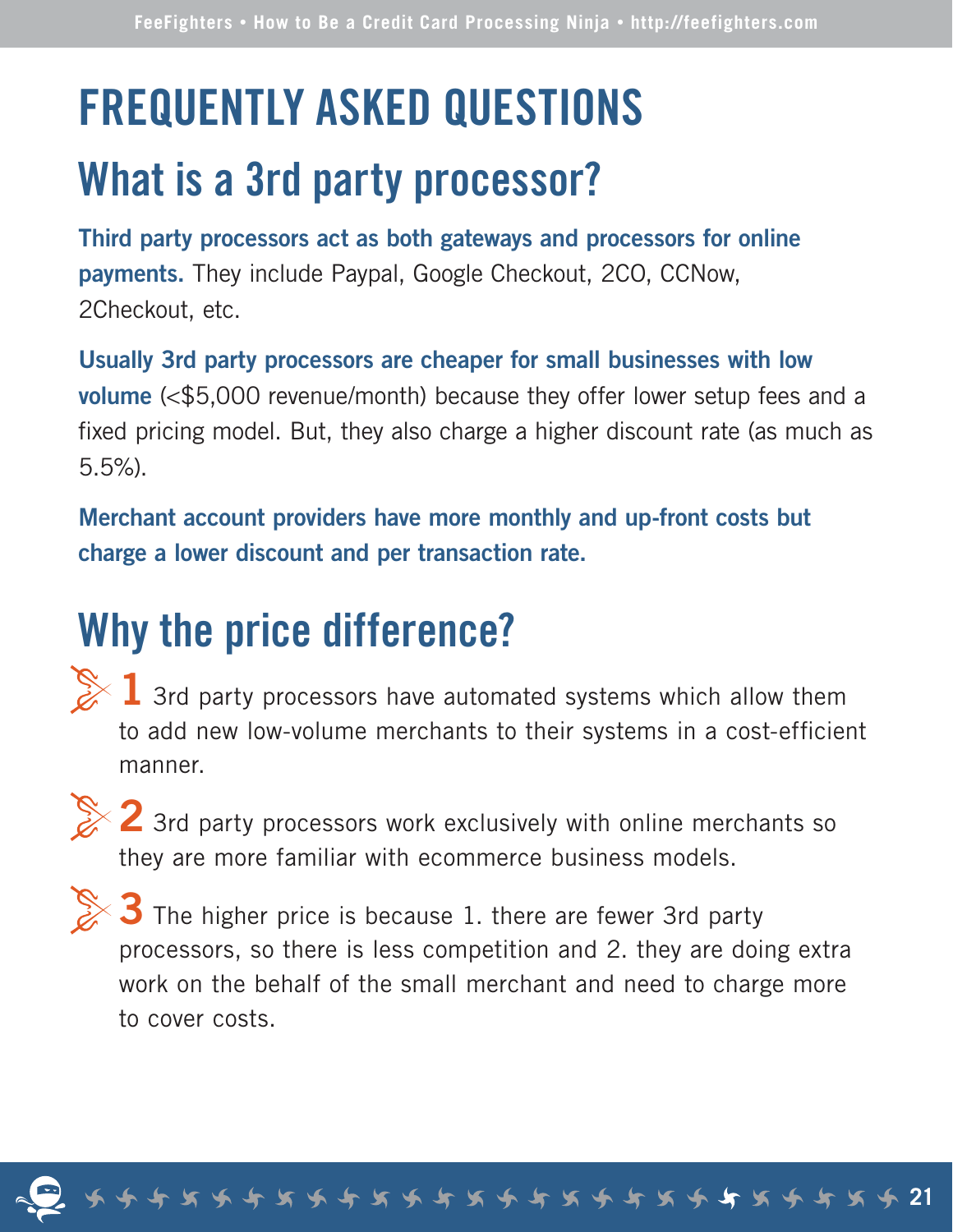#### Some other important differences:

 $\gg$  1 When you use a 3rd party processor, their name will show up on the customer's statement (not your business's) which increases your risk for chargebacks.

 $\leq$  2 Depending on which 3rd party processor you use, they may route your customer to their site which may hurt your conversion rate.



 $\mathbb{S}\times$  3 Because their underwriting is more automated and they focus on small online businesses, which have the highest fraud risk, 3rd party processors tend to be more aggressive in shutting down accounts that show suspicious activity. In many cases the suspicious activity is actually legitimate, which can be a problem for the business owner.

## What about American Express and Discover?

Accepting American Express and Discover is easy and if you don't already have an account with Amex or Discover your credit card processor will set one up for you, usually for free.

Discover rates are usually about the same as Visa and MasterCard. American Express is usually 1.50% higher.

## What is a chargeback?

A chargeback is caused when a customer disputes a charge that appears on their bill.

One of the benefits of shopping with a credit card is the ability to dispute the charge later, however, the merchant bears the primary risk of such an event, called a chargeback. If the merchant is not able to

\*\*\*\*\*\*\*\*\*

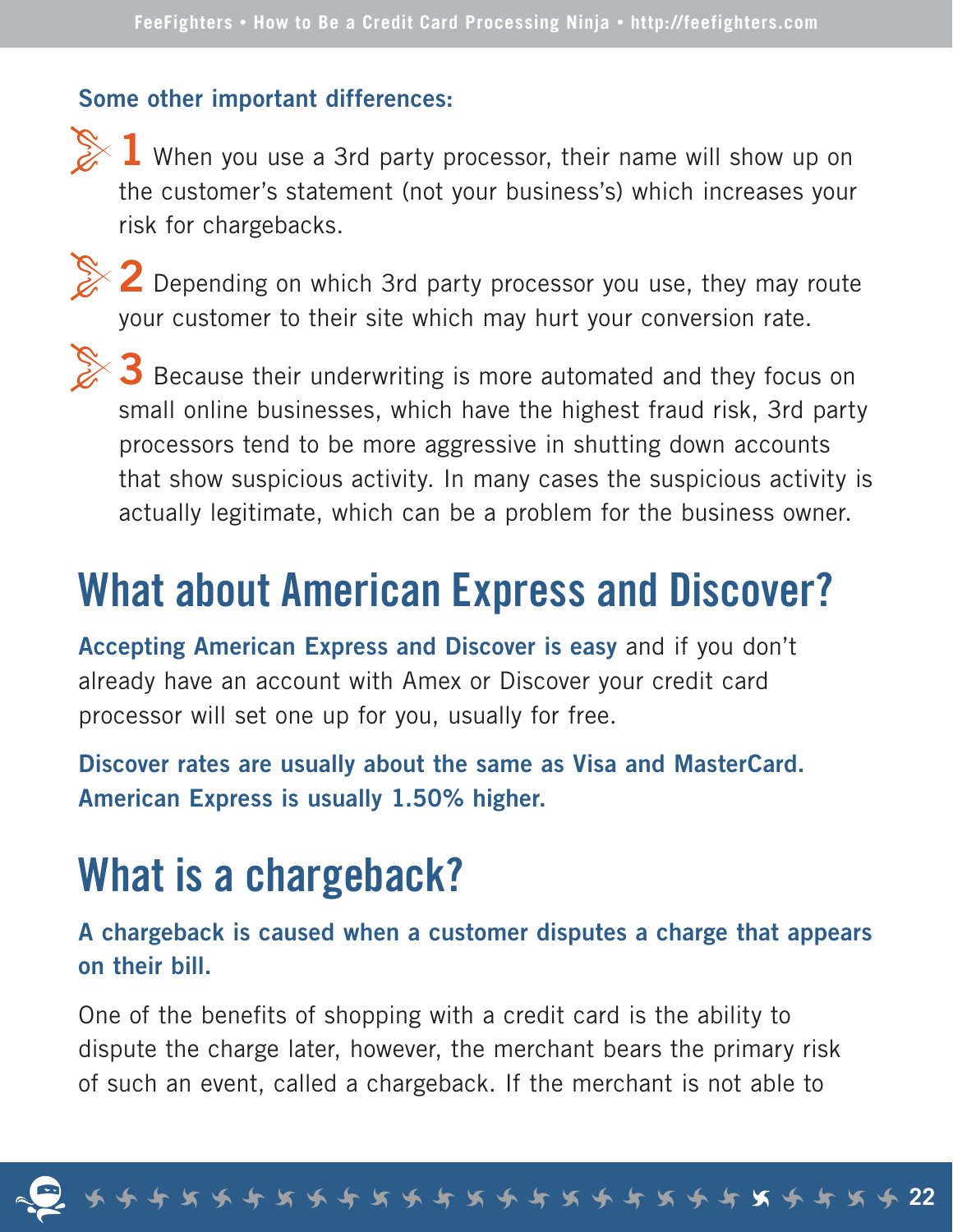pay back the customer, or provide them a new product, the merchant account provider is liable for the amount.

Overall, the number of chargebacks that occur is tiny. In a 2005 study done by Global Payments, a merchant account provider, chargebacks comprised only 0.3% Global Payments' revenue, and Global Payments' revenue is only 0.35% of total volume processed by its customers, meaning that only 0.00105% of transaction volume is charged back.

## What is a reserve?

A reserve is when a credit card processor requires a certain amount of money to be put aside to cover chargebacks.

Reserve requirements vary greatly between processors, and most of the time, business owners do not know what the requirements are, which is a great danger and can be so hurtful as to force a business to shut down.

#### Here's the good news:

Most businesses are not subject to a reserve requirement. Businesses that are subject to a reserve are usually in risky industries like travel and porn, have terrible credit, or are experiencing increase in risk. Processors view spikes in sales, chargebacks and returns as signs of increased risk.

To avoid reserves, warn your merchant account provider if you anticipate a spike in sales or returns.

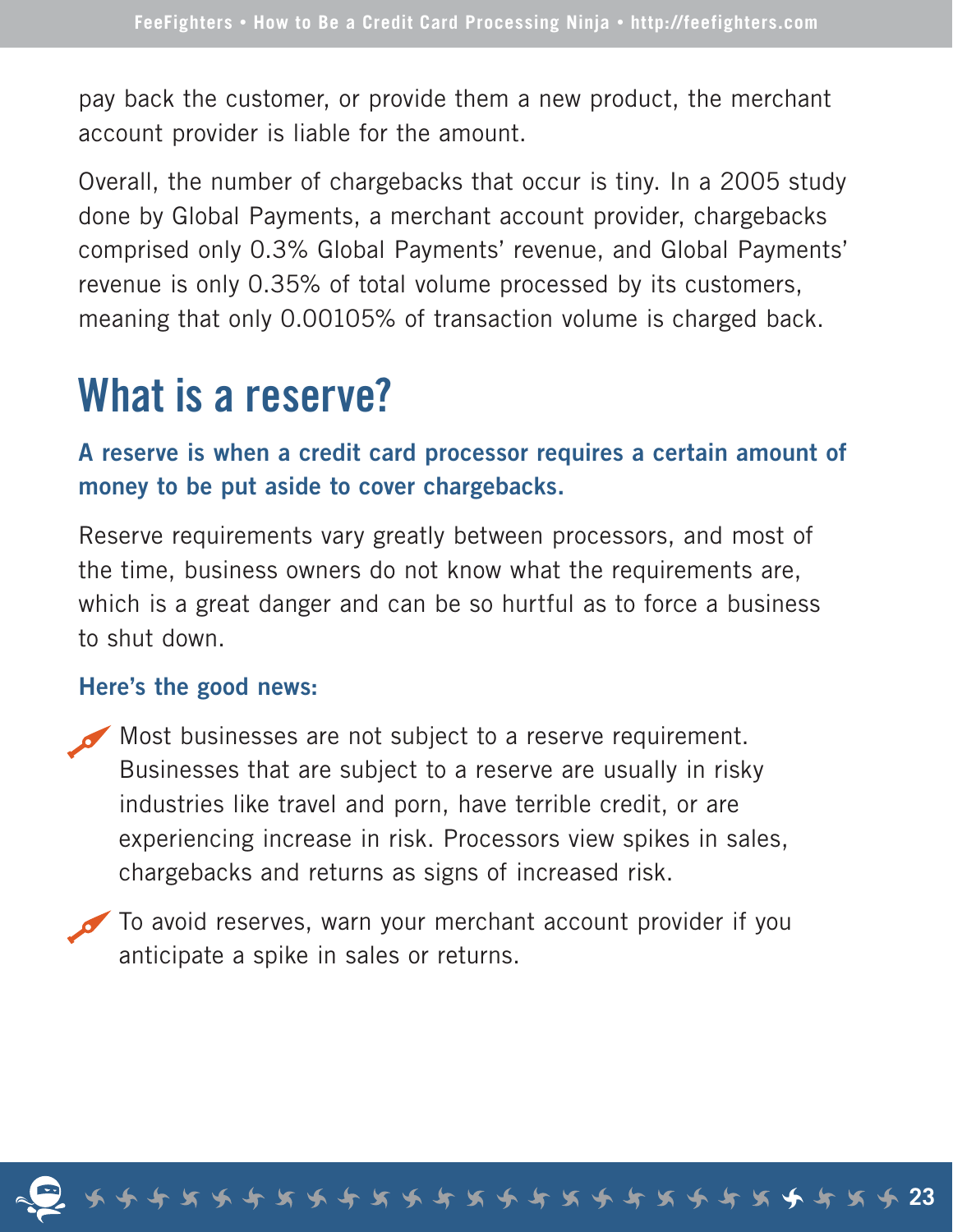## Can I still use Quickbooks without having Intuit as a processor?

It depends. If you're using Quickbooks POS then you have to work with Intuit.

However, if you're only using Quickbooks accounting software, then you can easily integrate with a different processor by using a plugin such as ChargeAnywhereDirect.com.

## I'm a non-profit. How is it different for me?

The first step is to consider what types of transactions your non-profit has: one time donations or recurring donations. Handling recurring donations is easiest with a merchant account since the process can be automated based on the payment schedule and payment amounts. If your non-profit rarely takes donations but would still like to have the option, consider Square, a new service which allows the iPhone/iPad to be used as a terminal without signing up for a merchant account. The fees are higher than a merchant account, but are worth it for infrequent transactions.

#### Non-profits should generally avoid 3rd party processors:

- With 3rd party processors, the processor's name shows up on the donor's credit card statement instead of the non-profit's name, thus increasing the chance for chargebacks.
	- Since you are using a 3rd party processor's merchant account, there is a bit of a time lag to get money into your bank account.

\*\*\*\*\*\*\*\*\*\*

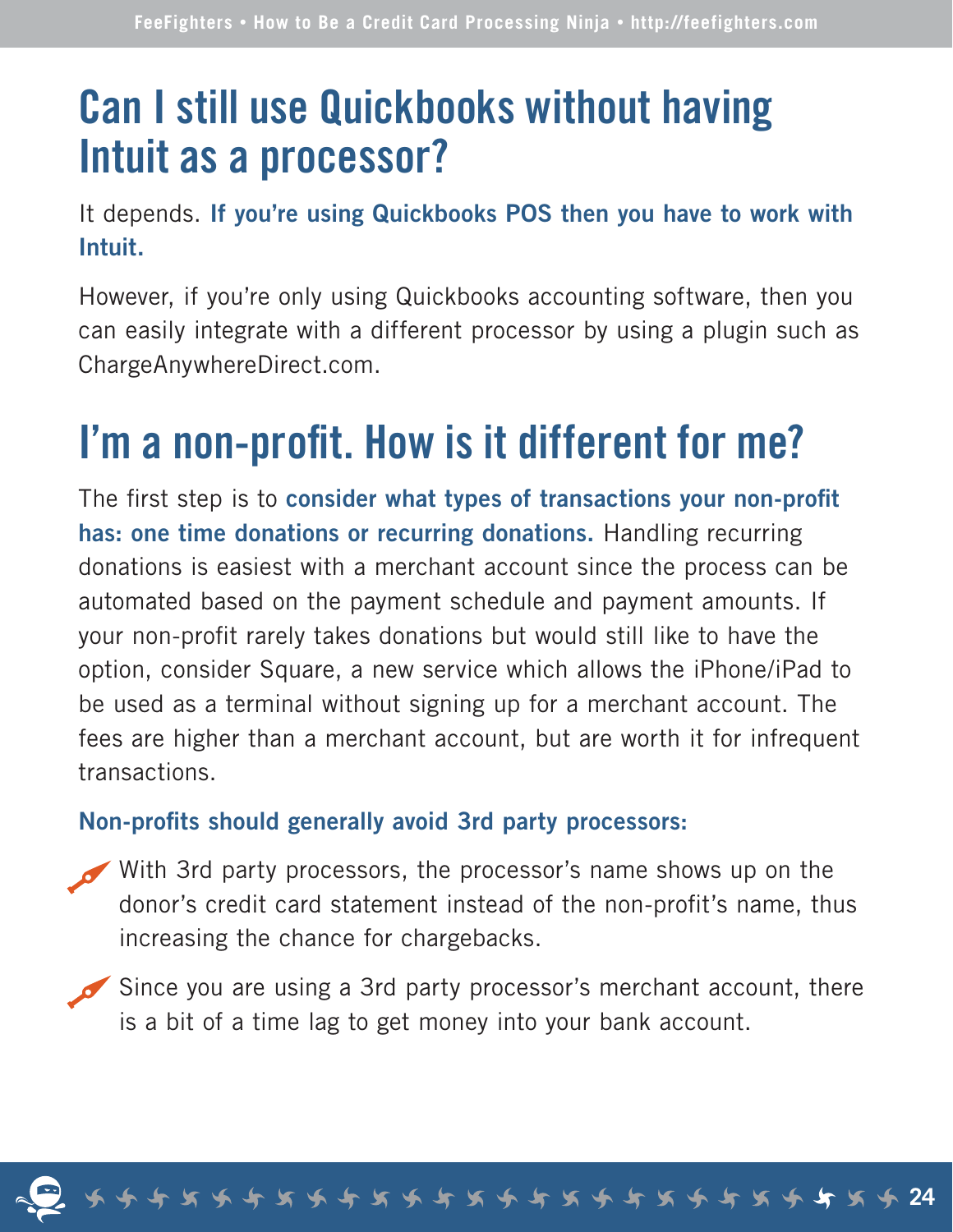Merchant accounts can often be the cheapest and easiest way for nonprofits to accept donations. However, the key to getting a good deal on a merchant account is to be well informed and know exactly what pricing structure to request. Otherwise, the process can become frustrating and complicated. With a merchant account provider, your organization's name will appear on the donor's statement and funds will flow directly to your bank account without lag time.

Since the biggest challenge to getting a merchant account is a lack of knowledge, make sure to do your research. Make sure to demand an interchange plus pricing structure (learn more about interchange plus here) and use FeeFighters to get the best apples-to-apples comparison.

## What is PCI Compliance?

PCI Compliance rules are designed to ensure that credit card numbers are not kept on merchants' computers in a form that is easy to steal. It can be expensive to achieve and complicated, especially for online merchants. Most business owners have no idea what they have to do to meet the PCI compliance requirements.

The best way to achieve PCI compliance is simple: don't store cardholder data. Most smaller businesses do not even require an audit if numbers are not stored. The easiest thing to do is pass the card info on to your gateway and let them store it. Most small to midsize businesses can achieve PCI compliance simply by filling out a self-assessment questionnaire-as long as they don't store customer data.

555555